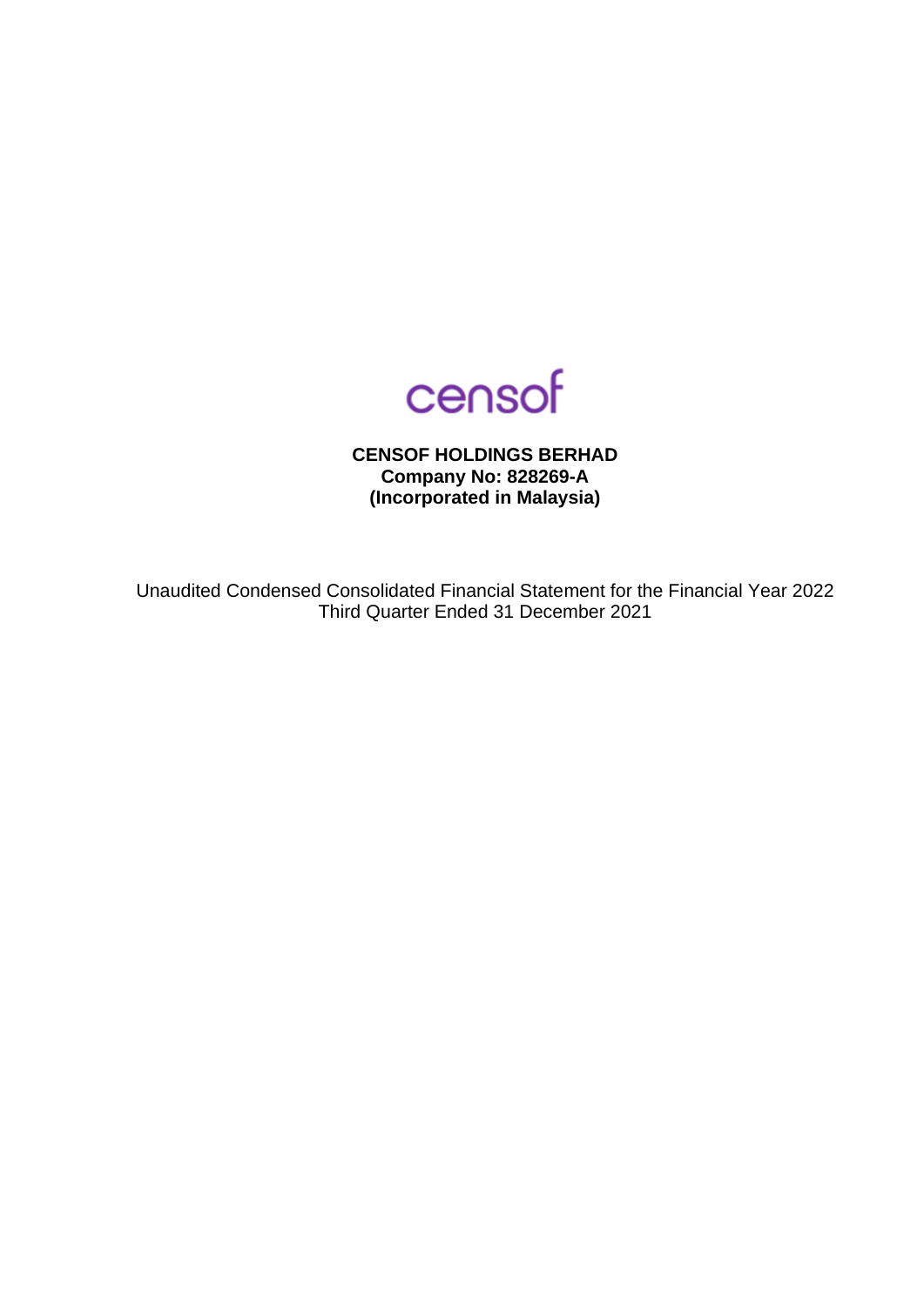## **CENSOF HOLDINGS BERHAD**

(Company No. 828269-A)

## **CONDENSED CONSOLIDATED STATEMENTS OF COMPREHENSIVE INCOME FOR THE FINANCIAL PERIOD ENDED 31 DECEMBER 2021**

|                                                       | <b>UNAUDITED</b>          | <b>UNAUDITED</b>   | <b>UNAUDITED</b>         | <b>UNAUDITED</b> |
|-------------------------------------------------------|---------------------------|--------------------|--------------------------|------------------|
|                                                       | <b>INDIVIDUAL QUARTER</b> |                    | <b>CUMULATIVE PERIOD</b> |                  |
|                                                       | 3 Months                  | 3 Months           | 9 Months                 | 9 Months         |
|                                                       | <b>Ended</b>              | <b>Ended</b>       | <b>Ended</b>             | <b>Ended</b>     |
|                                                       | 31/12/2021                | 31/12/2020         | 31/12/2021               | 31/12/2020       |
|                                                       | <b>RM'000</b>             | <b>RM'000</b>      | <b>RM'000</b>            | <b>RM'000</b>    |
|                                                       |                           |                    |                          |                  |
| Revenue                                               | 21,349                    | 23,730             | 65,245                   | 54,972           |
| Cost of sales                                         | (13,069)                  | (16, 455)          | (40, 501)                | (37,069)         |
| <b>Gross profit</b>                                   | 8,280                     | 7,275              | 24,744                   | 17,903           |
| Other income                                          | 299                       | 672                | 562                      | 14,568           |
| Administrative expenses                               | (4,822)                   | (4, 850)           | (14,233)                 | (14, 356)        |
| Other expenses                                        | (370)                     | (77)               | (2,023)                  | (1,373)          |
| Results from operating activities                     | 3,387                     | $\overline{3,020}$ | 9,050                    | 16,742           |
| Finance costs                                         | (14)                      |                    | (22)                     |                  |
| Profit before share of                                |                           | (8)                |                          | (522)            |
| associates result                                     | 3,373                     | 3,012              | 9,028                    | 16,220           |
| Share of associates result                            | 3                         |                    | 9                        |                  |
| Profit before tax                                     |                           |                    |                          |                  |
| and zakat                                             | 3,376                     | 3,012              | 9,037                    | 16,220           |
| Income tax expense                                    | (549)                     | (557)              | (1,388)                  | (819)            |
| Net profit for the                                    |                           |                    |                          |                  |
| financial period                                      | 2,827                     | 2,455              | 7,649                    | 15,401           |
| Other comprehensive income                            | (6)                       | (56)               | 43                       | 76               |
| <b>Total comprehensive income</b>                     |                           |                    |                          |                  |
| for the financial period                              | 2,821                     | 2,399              | 7,692                    | 15,477           |
| Net profit attributable to:                           |                           |                    |                          |                  |
| Equity holders of the Company                         | 2,627                     | 2,006              | 6,510                    | 14,085           |
| Non-controlling interests                             | 200                       | 449                | 1,139                    | 1,316            |
|                                                       | 2,827                     | 2,455              | 7,649                    | 15,401           |
| <b>Total comprehensive income</b><br>attributable to: |                           |                    |                          |                  |
| Equity holders of the Company                         | 2,621                     | 1,963              | 6,553                    | 14,161           |
| Non-controlling interests                             | 200                       | 436                | 1,139                    | 1,316            |
|                                                       | 2,821                     | 2,399              | 7,692                    | 15,477           |
| Earnings per share attributable                       |                           |                    |                          |                  |
| to equity holders of the Company:                     |                           |                    |                          |                  |
| Basic (sen)                                           | 0.48                      | 0.40               | 1.18                     | 2.81             |

*The Condensed Consolidated Statements of Comprehensive Income should be read in conjunction with the Audited Financial Statements for the financial year ended 31 March 2021.*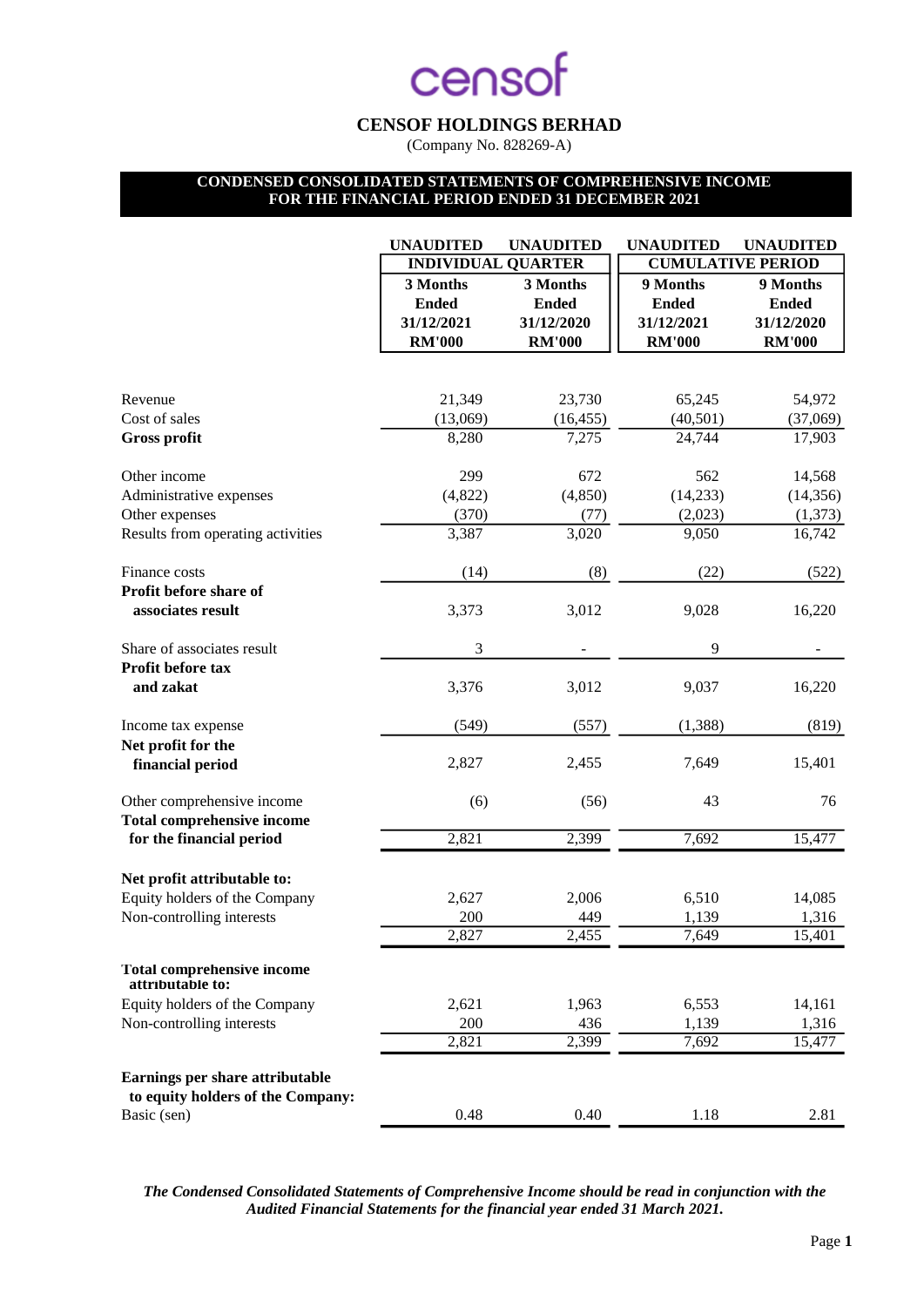## **CENSOF HOLDINGS BERHAD**

(Company No. 828269-A)

## **CONDENSED CONSOLIDATED STATEMENTS OF FINANCIAL POSITION**

## **AS AT 31 DECEMBER 2021**

|                                                                                         | <b>UNAUDITED</b>                     | <b>AUDITED</b>                       |
|-----------------------------------------------------------------------------------------|--------------------------------------|--------------------------------------|
|                                                                                         | As At<br>31/12/2021<br><b>RM'000</b> | As At<br>31/03/2021<br><b>RM'000</b> |
| <b>ASSETS</b>                                                                           |                                      |                                      |
| <b>Non-current assets</b>                                                               |                                      |                                      |
| Property, plant and equipment                                                           | 973                                  | 599                                  |
| <b>Right-of Use Assets</b>                                                              | 1,085                                | 987                                  |
| Intangible assets                                                                       | 9,868                                | 12,521                               |
| Goodwill                                                                                | 26,324                               | 26,324                               |
| Other investments                                                                       | 3,390                                | 3,390                                |
| Investment in associate                                                                 | 161                                  |                                      |
|                                                                                         | $\overline{4}1,801$                  | 43,821                               |
| <b>Current assets</b>                                                                   |                                      |                                      |
| Inventories                                                                             | 34                                   | $\overline{32}$                      |
| Trade receivables                                                                       | 27,016                               | 24,833                               |
| Other receivables, deposits                                                             |                                      |                                      |
| and prepayments                                                                         | 4,548                                | 4,665                                |
| Current tax assets                                                                      | 166                                  | 448                                  |
| Short-term investments<br>Fixed deposits placed with                                    | 13,891                               | 9,117                                |
| licensed banks                                                                          | 2,049                                | 2,406                                |
| Cash and bank balances                                                                  | 18,917                               | 26,754                               |
|                                                                                         | 66,621                               | 68,255                               |
| <b>TOTAL ASSETS</b>                                                                     | 108,422                              | 112,076                              |
|                                                                                         |                                      |                                      |
| <b>EQUITY AND LIABILITIES</b><br><b>Equity attributable to Equity</b><br><b>Holders</b> |                                      |                                      |
| Share capital                                                                           | 115,075                              | 115,075                              |
| Merger deficit                                                                          | (12,300)                             | (12,300)                             |
| <b>Accumulated losses</b>                                                               | (12, 470)                            | (14,680)                             |
| Foreign exchange                                                                        |                                      |                                      |
| translation reserve                                                                     | (522)                                | (565)                                |
|                                                                                         | 89,783                               | 87,530                               |
| <b>Non-controlling interests</b>                                                        | (498)                                | 2,396                                |
| <b>Total equity</b>                                                                     | 89,285                               | 89,926                               |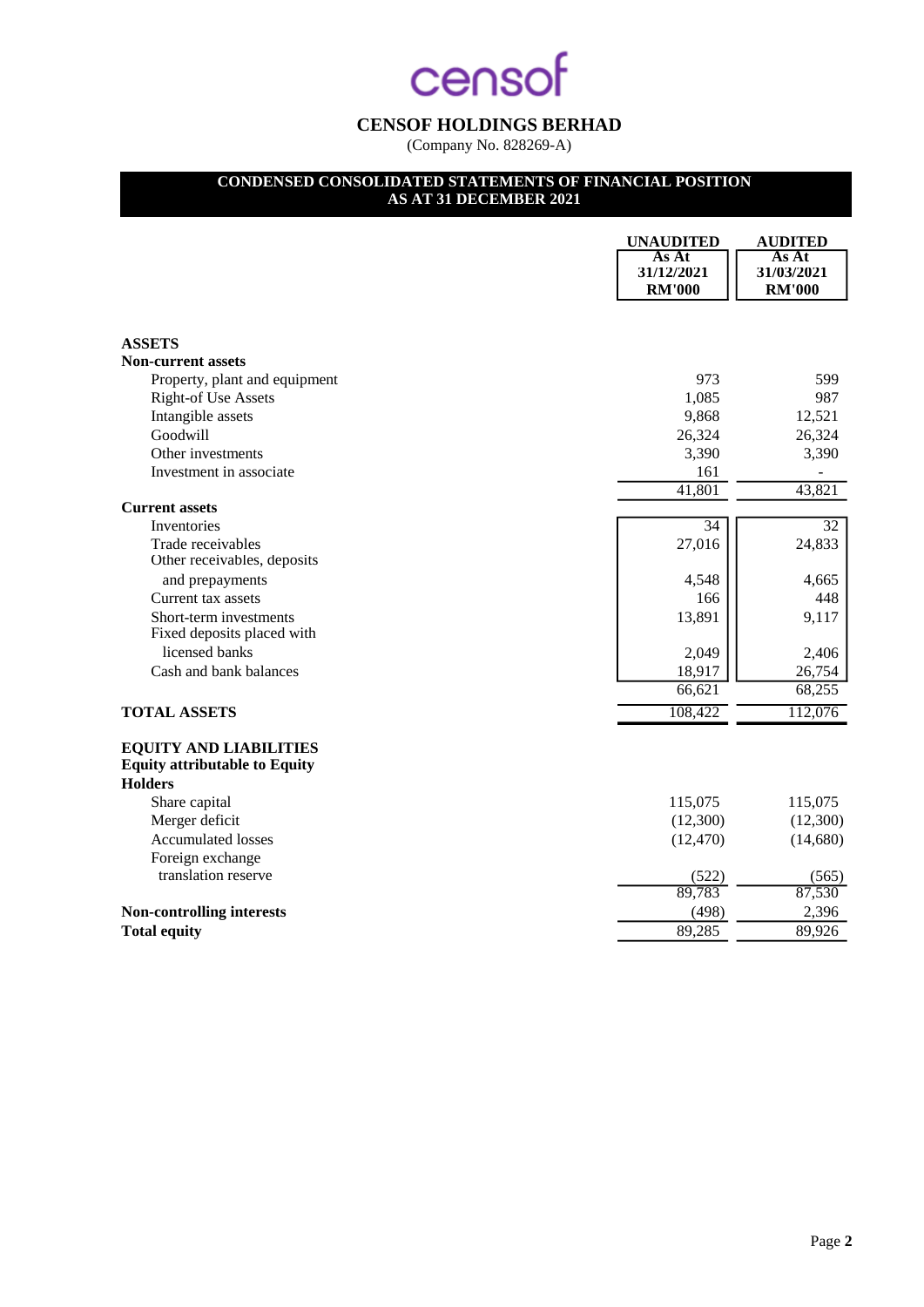## **CENSOF HOLDINGS BERHAD**

(Company No. 828269-A)

## **CONDENSED CONSOLIDATED STATEMENTS OF FINANCIAL POSITION**

**AS AT 31 DECEMBER 2021 (Continued)**

|                                                                                      | <b>UNAUDITED</b>                     | <b>AUDITED</b>                       |
|--------------------------------------------------------------------------------------|--------------------------------------|--------------------------------------|
|                                                                                      | As At<br>31/12/2021<br><b>RM'000</b> | As At<br>31/03/2021<br><b>RM'000</b> |
|                                                                                      |                                      |                                      |
| <b>Non-current liabilities</b>                                                       |                                      |                                      |
| Lease liabilities                                                                    | 303                                  | 417                                  |
| Deferred taxation                                                                    | 540                                  | 655                                  |
|                                                                                      | 843                                  | 1,072                                |
| <b>Current liabilities</b>                                                           |                                      |                                      |
| Trade payables                                                                       | 2,108                                | 2,620                                |
| Other payables and accurals                                                          | 6,962                                | 8,254                                |
| Amount owing to a related party                                                      |                                      |                                      |
| Short term borrowings                                                                |                                      | 345                                  |
| Lease liabilities                                                                    | 1,150                                | 803                                  |
| Deferred income                                                                      | 6,518                                | 6,845                                |
| <b>Bank</b> overdrafts                                                               |                                      |                                      |
| Provision for taxation                                                               | 1,556                                | 2,209                                |
|                                                                                      | 18,294                               | 21,078                               |
| <b>Total liabilities</b>                                                             | 19,137                               | 22,150                               |
| <b>TOTAL EQUITY AND LIABILITIES</b>                                                  | 108,422                              | 112,076                              |
| Net assets per share attributable to ordinary<br>equity holders of the Company (sen) | 16.26                                | 17.44                                |

*The Condensed Consolidated Statements of Financial Position should be read in conjunction with the Audited Financial Statements for the financial year ended 31 March 2021.*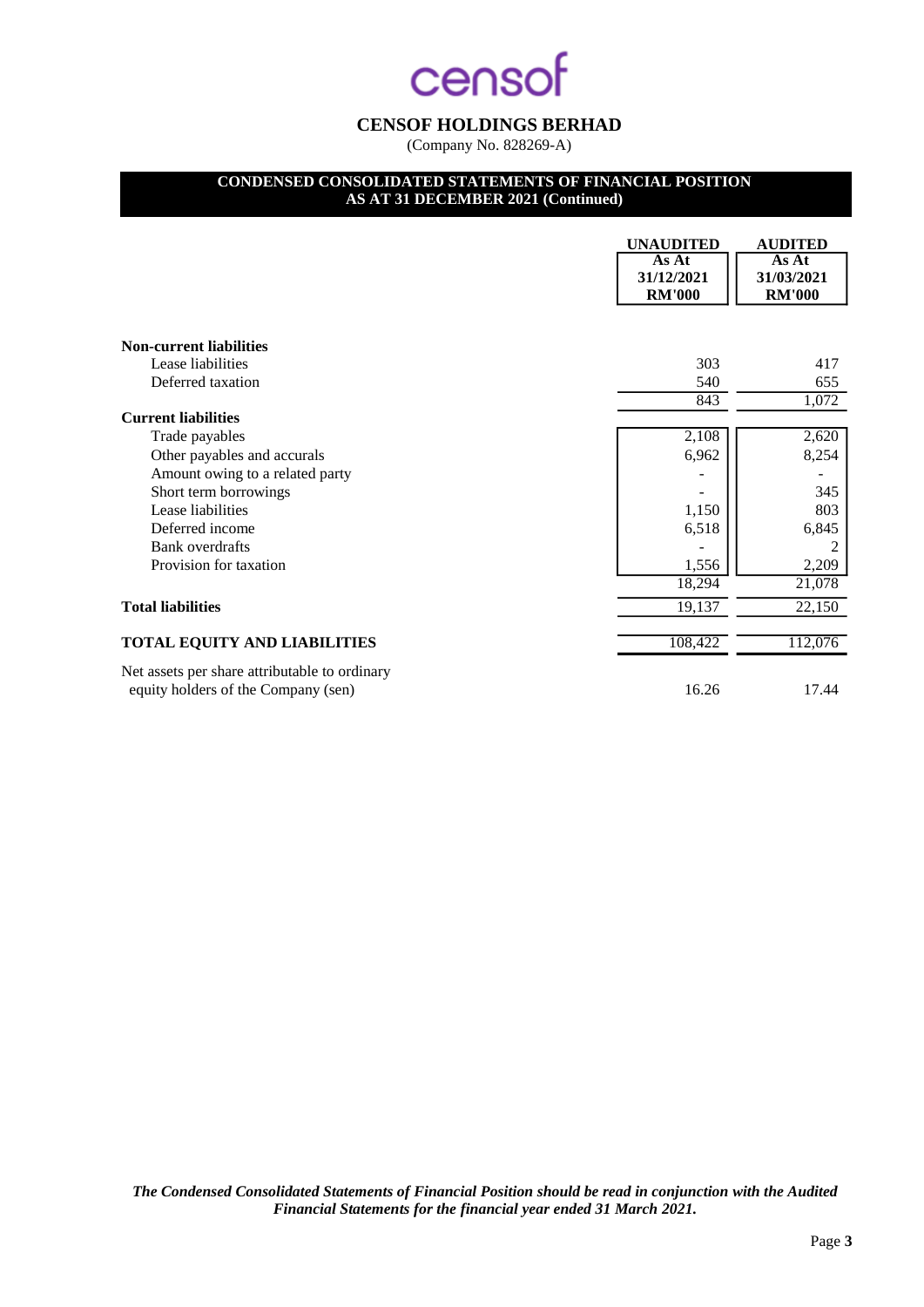

(Company No. 828269-A)

## **CONDENSED CONSOLIDATED STATEMENTS OF CHANGES IN EQUITY FOR THE FINANCIAL PERIOD ENDED 31 DECEMBER 2021**

|                                                         | <b>Attributable to Equity Holders of the Company</b> |                       |                                      |                                   |               |                                                         |                     |
|---------------------------------------------------------|------------------------------------------------------|-----------------------|--------------------------------------|-----------------------------------|---------------|---------------------------------------------------------|---------------------|
|                                                         | <b>Non-Distributable</b><br><b>Distributable</b>     |                       |                                      | <b>Attributable to</b>            |               |                                                         |                     |
|                                                         | <b>Share Capital</b>                                 | <b>Merger Deficit</b> | <b>Translation</b><br><b>Reserve</b> | <b>Retained</b><br><b>Profits</b> | Company       | <b>Owners of the Non-controlling</b><br><b>Interest</b> | <b>Total Equity</b> |
|                                                         | <b>RM'000</b>                                        | <b>RM'000</b>         | <b>RM'000</b>                        | <b>RM'000</b>                     | <b>RM'000</b> | <b>RM'000</b>                                           | <b>RM'000</b>       |
| (UNAUDITED)                                             |                                                      |                       |                                      |                                   |               |                                                         |                     |
| <b>At 1 April 2021</b>                                  | 115,075                                              | (12,300)              | (565)                                | (14,680)                          | 87,530        | 2,396                                                   | 89,926              |
| Profit after taxation                                   |                                                      |                       |                                      | 6,510                             | 6,510         | 1,139                                                   | 7,649               |
| Other comprehensive income for the<br>financial period: |                                                      |                       |                                      |                                   |               |                                                         |                     |
| - Foreign currency translation differences              |                                                      |                       | 43                                   |                                   | 43            |                                                         | 43                  |
| Total comprehensive income for the<br>financial period  |                                                      |                       | 43                                   | 6,510                             | 6,553         | 1,139                                                   | 7,692               |
| Contributions by and distributions to                   |                                                      |                       |                                      |                                   |               |                                                         |                     |
| owners of the Company:                                  |                                                      |                       |                                      |                                   |               |                                                         |                     |
| - Dividend paid                                         |                                                      |                       |                                      | (4,142)                           | (4, 142)      | (96)                                                    | (4,238)             |
| - Changes in ownership interests in a subsidiary        |                                                      |                       |                                      | (158)                             | (158)         |                                                         | (158)               |
| - Accretion loss from changes in a                      |                                                      |                       |                                      |                                   |               |                                                         |                     |
| subsidiary's ownership interests                        |                                                      |                       |                                      |                                   |               | (3,937)                                                 | (3,937)             |
| At 31 December 2021                                     | 115,075                                              | (12,300)              | (522)                                | (12, 470)                         | 89,783        | (498)                                                   | 89,285              |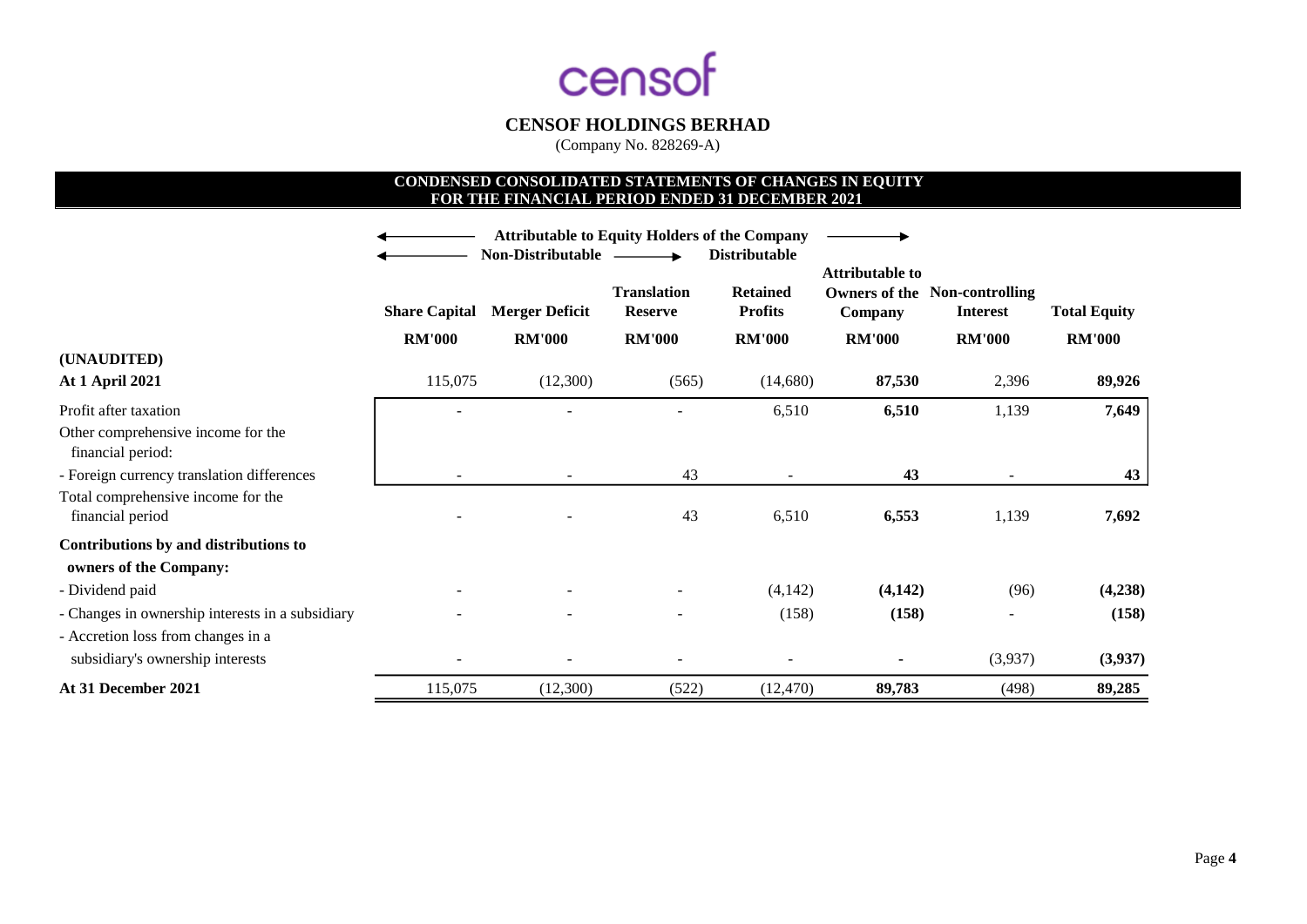

(Company No. 828269-A)

## **CONDENSED CONSOLIDATED STATEMENTS OF CHANGES IN EQUITY FOR THE FINANCIAL PERIOD ENDED 31 DECEMBER 2021 (Continued)**

|                                                 | <b>Attributable to Equity Holders of the Company</b> |                                                             |                                                       |                                                                       |                                                    |                                                                          |                                      |
|-------------------------------------------------|------------------------------------------------------|-------------------------------------------------------------|-------------------------------------------------------|-----------------------------------------------------------------------|----------------------------------------------------|--------------------------------------------------------------------------|--------------------------------------|
|                                                 | <b>Share Capital</b><br><b>RM'000</b>                | Non-Distributable<br><b>Merger Deficit</b><br><b>RM'000</b> | <b>Translation</b><br><b>Reserve</b><br><b>RM'000</b> | <b>Distributable</b><br>Accumulated<br><b>Losses</b><br><b>RM'000</b> | <b>Attributable to</b><br>Company<br><b>RM'000</b> | <b>Owners of the Non-controlling</b><br><b>Interest</b><br><b>RM'000</b> | <b>Total Equity</b><br><b>RM'000</b> |
| (AUDITED)<br><b>At 1 April 2020</b>             | 100,575                                              | (12,300)                                                    | (754)                                                 | (29, 783)                                                             | 57,738                                             | 6,342                                                                    | 64,080                               |
|                                                 |                                                      |                                                             |                                                       |                                                                       |                                                    |                                                                          |                                      |
| Profit / (Loss) after taxation                  |                                                      |                                                             |                                                       | 26,604                                                                | 26,604                                             | 1,851                                                                    | 28,455                               |
| Other comprehensive income:                     |                                                      |                                                             |                                                       |                                                                       |                                                    |                                                                          |                                      |
| - Foreign currency translation differences      |                                                      |                                                             | 189                                                   |                                                                       | 189                                                |                                                                          | 189                                  |
| Total comprehensive income                      |                                                      |                                                             | 189                                                   | 26,604                                                                | 26,793                                             | 1,851                                                                    | 28,644                               |
| Contributions by and distributions to           |                                                      |                                                             |                                                       |                                                                       |                                                    |                                                                          |                                      |
| owners of the Company:                          |                                                      |                                                             |                                                       |                                                                       |                                                    |                                                                          |                                      |
| - Disposal of a subsidiary                      |                                                      |                                                             |                                                       |                                                                       |                                                    | (1,276)                                                                  | (1,276)                              |
| - Issuance of private placement ordinary        |                                                      |                                                             |                                                       |                                                                       |                                                    |                                                                          |                                      |
| shares                                          | 14,500                                               |                                                             |                                                       |                                                                       | 14,500                                             |                                                                          | 14,500                               |
| - Acquisition of non-controlling interests      |                                                      |                                                             |                                                       | (11,599)                                                              | (11, 599)                                          | (1,881)                                                                  | (13, 480)                            |
| - Dividends by subsidiaries to NCI              |                                                      |                                                             |                                                       |                                                                       |                                                    | (2,790)                                                                  | (2,790)                              |
| - Changes in a subsidiary's ownership interests |                                                      |                                                             |                                                       |                                                                       |                                                    |                                                                          |                                      |
| that do no result in a loss of control          |                                                      |                                                             |                                                       | 98                                                                    | 98                                                 | 150                                                                      | 248                                  |
| <b>Total transactions with owners</b>           | 14,500                                               |                                                             |                                                       | (11,501)                                                              | 2,999                                              | (5,797)                                                                  | (2,798)                              |
| <b>At 31 March 2021</b>                         | 115,075                                              | (12,300)                                                    | (565)                                                 | (14,680)                                                              | 87,530                                             | 2,396                                                                    | 89,926                               |

*The Condensed Consolidated Statements of Changes in Equity should be read in conjunction with the Audited Financial Statements for the financial year ended 31 March 2021.*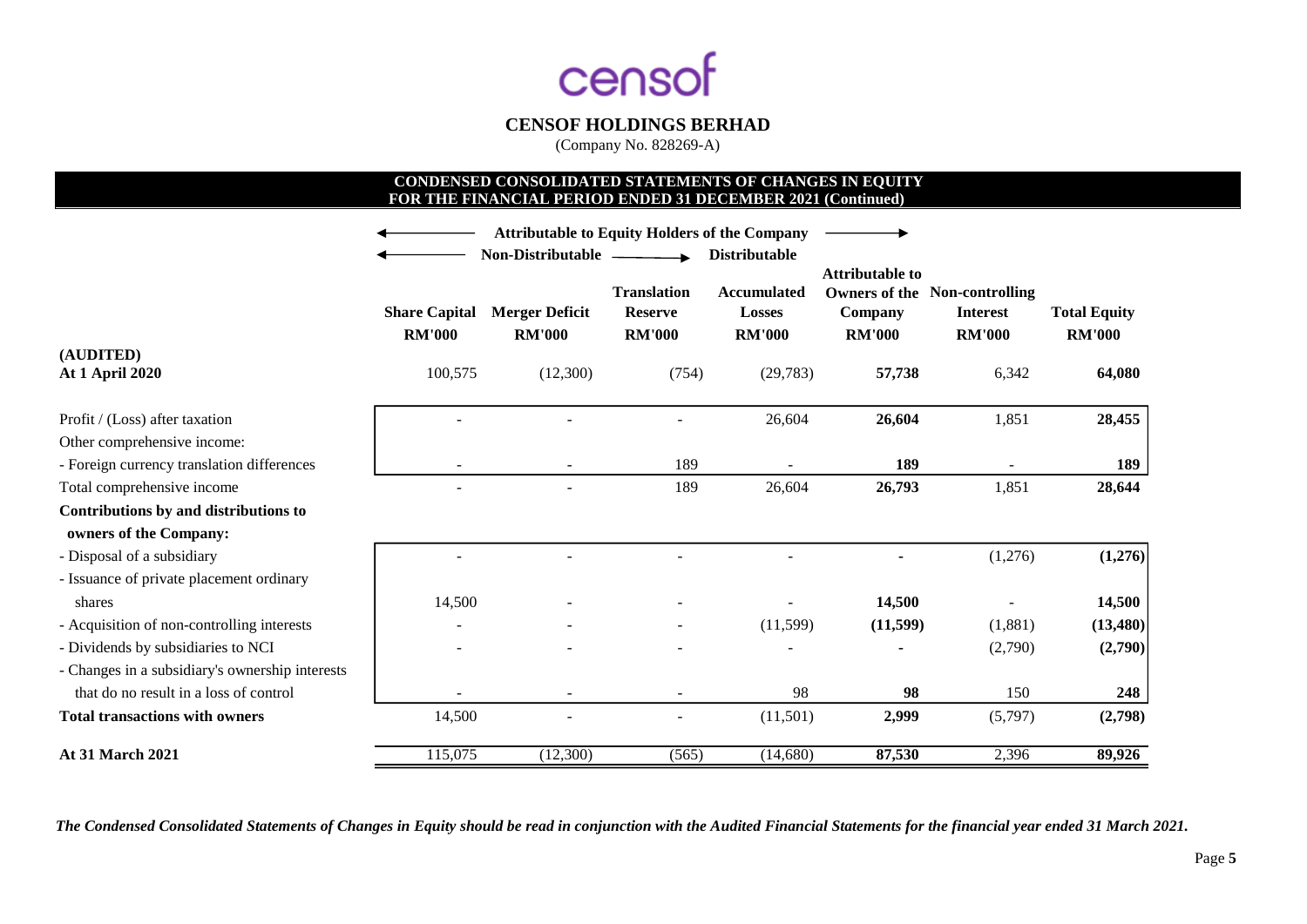## **CENSOF HOLDINGS BERHAD**

(Company No. 828269-A)

## **CONDENSED CONSOLIDATED STATEMENTS OF CASH FLOWS FOR THE FINANCIAL PERIOD ENDED 31 DECEMBER 2021**

|                                                                        | <b>UNAUDITED</b><br>9 Months<br><b>Ended</b><br>31/12/2021<br><b>RM'000</b> | <b>UNAUDITED</b><br>9 Months<br><b>Ended</b><br>31/12/2020<br><b>RM'000</b> |
|------------------------------------------------------------------------|-----------------------------------------------------------------------------|-----------------------------------------------------------------------------|
| <b>CASH FLOWS FROM OPERATING ACTIVITIES</b>                            |                                                                             |                                                                             |
| Profit before taxation                                                 | 9,037                                                                       | 16,220                                                                      |
| Adjustments for:                                                       |                                                                             |                                                                             |
| Amortisation of intangible assets                                      | 2,778                                                                       | 3,723                                                                       |
| Depreciation of plant and equipment                                    | 306                                                                         | 224                                                                         |
| Fair value loss/(gain) on quoted investment                            | 1,500                                                                       | (9, 394)                                                                    |
| Gain on disposal of short term investment                              |                                                                             | (2,075)                                                                     |
| Interest expense                                                       | 22                                                                          | 522                                                                         |
| Interest income                                                        | (84)                                                                        | (20)                                                                        |
| Share of results from an associate                                     | (9)                                                                         |                                                                             |
| (Gain)/Loss on disposal of investment in subsidiary                    | (4)                                                                         | 983                                                                         |
| Operating profit before working                                        |                                                                             |                                                                             |
| Operating profit before working capital changes                        | 13,546                                                                      | 10,183                                                                      |
| Changes in working capital:                                            |                                                                             |                                                                             |
| Inventories                                                            | (2)                                                                         | (5)                                                                         |
| Trade and other receivables                                            | (2,066)                                                                     | 9,394                                                                       |
| Trade and other payables                                               | (1,804)                                                                     | (488)                                                                       |
| Deferred income                                                        | (327)                                                                       | 710                                                                         |
| Amount owing to related party                                          |                                                                             | 627                                                                         |
| Income tax paid                                                        | (2,041)                                                                     | (740)                                                                       |
| Finance cost                                                           | (22)                                                                        | (522)                                                                       |
| <b>Net Operating Cash Flows</b>                                        | 7,284                                                                       | 19,159                                                                      |
| <b>CASH FLOWS FROM INVESTING ACTIVITIES</b>                            |                                                                             |                                                                             |
| Purchase of property, plant and equipment                              | (331)                                                                       | (127)                                                                       |
| Disposal of a subsidiary, net of cash and cash equivalents disposed of |                                                                             | (1, 338)                                                                    |
| Investment in an associate by a former subsidiary                      | (152)                                                                       |                                                                             |
| Intangible assets additions                                            | (125)                                                                       | (565)                                                                       |
| Proceeds from disposal of short term investment                        |                                                                             | 23,145                                                                      |
| <b>Net Investing Cash Flows</b>                                        | (608)                                                                       | 21,115                                                                      |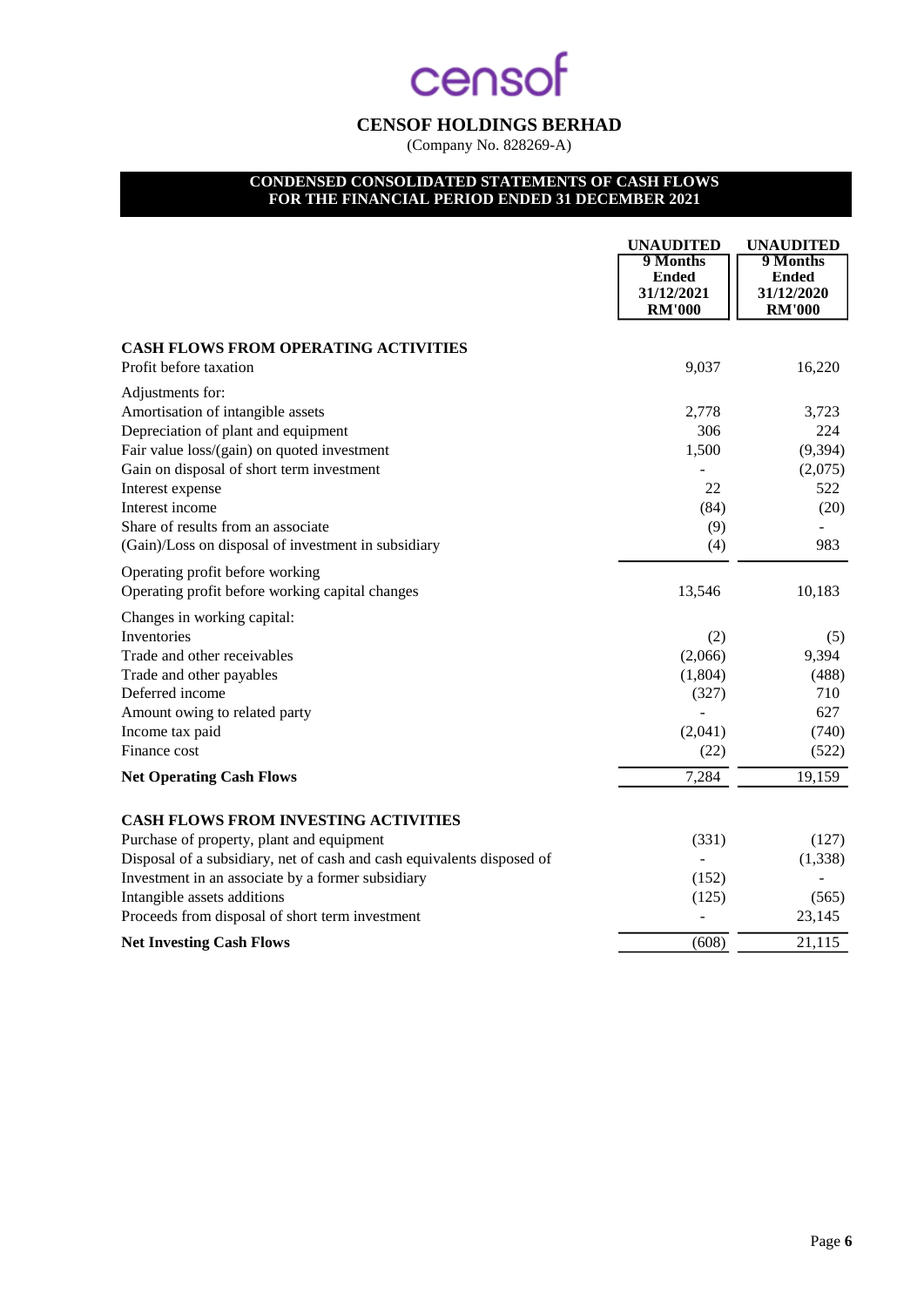## **CENSOF HOLDINGS BERHAD**

(Company No. 828269-A)

## **CONDENSED CONSOLIDATED STATEMENTS OF CASH FLOWS FOR THE FINANCIAL PERIOD ENDED 31 DECEMBER 2021 (Continued)**

|                                                                           | <b>UNAUDITED</b><br>9 Months<br><b>Ended</b><br>31/12/2021<br><b>RM'000</b> | <b>UNAUDITED</b><br>9 Months<br><b>Ended</b><br>31/12/2020<br><b>RM'000</b> |
|---------------------------------------------------------------------------|-----------------------------------------------------------------------------|-----------------------------------------------------------------------------|
| <b>CASH FLOWS FROM FINANCING ACTIVITIES</b>                               |                                                                             |                                                                             |
| Dividends paid to non-controlling interests                               | (96)                                                                        | (1,450)                                                                     |
| Decrease in pledged fixed deposits with licensed bank and restricted cash | 482                                                                         | 609                                                                         |
| Drawdown of project financing                                             |                                                                             | 1,431                                                                       |
| Interest received                                                         | 84                                                                          | 20                                                                          |
| Proceeds from disposal of subsidiary                                      | 13                                                                          | 800                                                                         |
| Repayment of lease liabilities                                            | (214)                                                                       | (450)                                                                       |
| Repayment of hire purchase obligations                                    |                                                                             | (107)                                                                       |
| Repayment of project financing                                            | (345)                                                                       |                                                                             |
| Share buyback by a subsidiary                                             | (3,937)                                                                     |                                                                             |
| Net repayment of term loans                                               |                                                                             | (21, 564)                                                                   |
| Dividends paid to shareholders of the Company                             | (4, 142)                                                                    |                                                                             |
| <b>Net Financing Cash Flows</b>                                           | (8, 155)                                                                    | (20,711)                                                                    |
| Net change in cash and cash equivalents                                   | (1, 479)                                                                    | 19,563                                                                      |
| Effect of foreign exchange translation                                    | 43                                                                          | (22)                                                                        |
| Cash and cash equivalents at the beginning of the financial period        | 28,633                                                                      | 6,853                                                                       |
| Cash and cash equivalents at the end of the financial period              | 27,197                                                                      | 26,394                                                                      |
| <b>Analysis of Cash and Cash Equivalents</b>                              |                                                                             |                                                                             |
| Fixed deposits placed with licensed banks                                 | 2,049                                                                       | 6,370                                                                       |
| Cash and bank balances                                                    | 18,917                                                                      | 20,349                                                                      |
| Money market funds                                                        | 6,291                                                                       |                                                                             |
| <b>Bank</b> overdrafts                                                    |                                                                             |                                                                             |
|                                                                           | 27,257                                                                      | 26,719                                                                      |
| Less: Fixed deposits pledged as security                                  | (60)                                                                        | (325)                                                                       |
| <b>Total</b>                                                              | 27,197                                                                      | 26,394                                                                      |

*The Condensed Consolidated Statements of Cash Flows should be read in conjunction with the Audited Financial Statements for the financial year ended 31 March 2021.*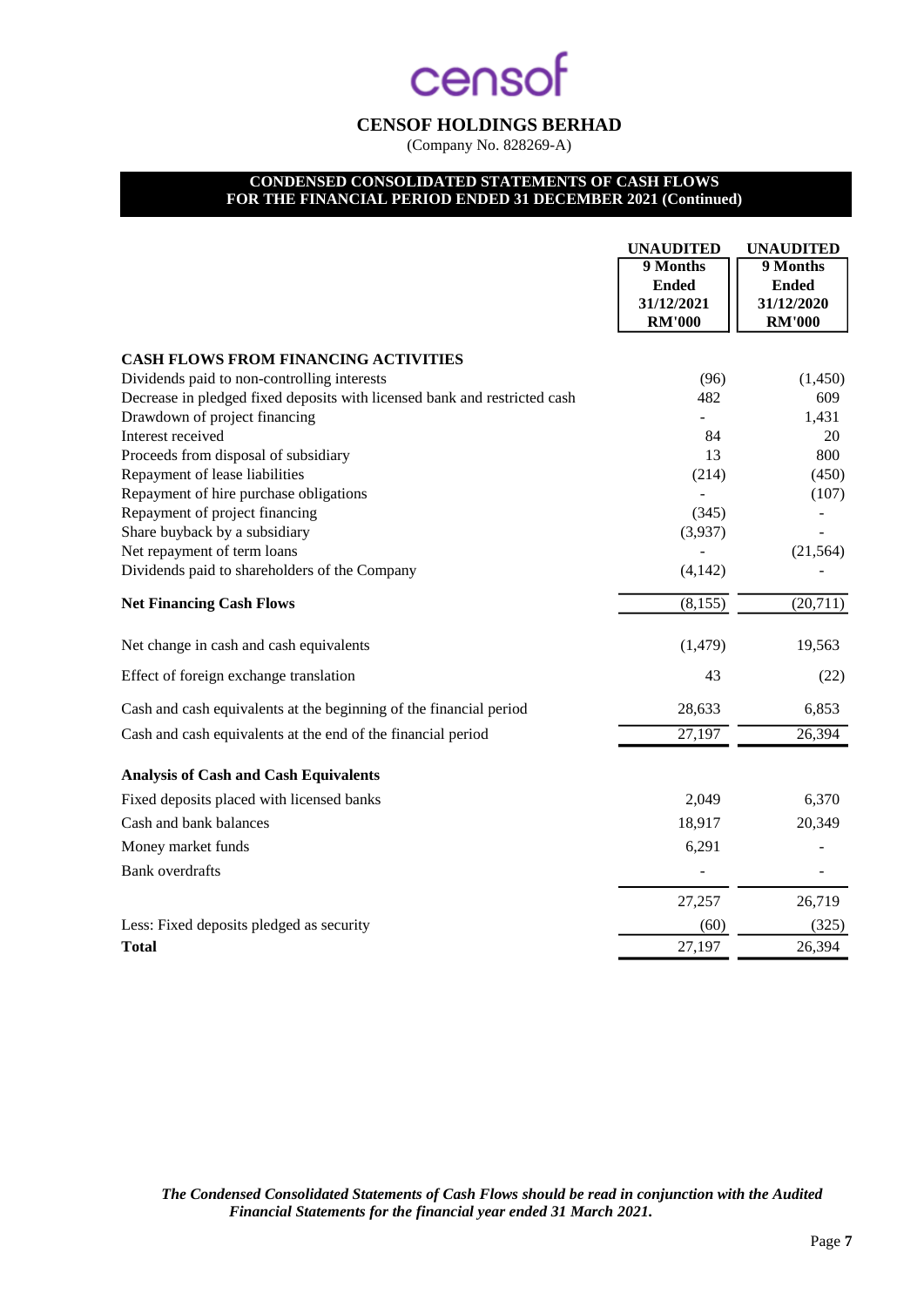## **CAOSO**

### **CENSOF HOLDINGS BERHAD**

(Company No. 828269-A)

## **INTERIM REPORT FOR THE QUARTER ENDED 31 DECEMBER 2021**

## **PART A – EXPLANATORY NOTES AS PER FINANCIAL REPORTING STANDARD ("FRS") 134 INTERIM FINANCIAL REPORTING**

#### **A1. BASIS OF PREPARATION**

The interim financial report is unaudited and has been prepared in accordance with the requirements of MFRS 134 - Interim Financial Reporting and paragraph 9.22 of the Main Market Listing Requirements of Bursa Malaysia Securities Berhad.

The interim financial report should be read in conjunction with the audited financial statements for the financial year ended 31 March 2021. These explanatory notes attached to the interim financial report provide an explanation of events and transactions that are significant to an understanding of the changes in the financial position and performance of the Group since the financial year ended 31 March 2021.

#### **A2. CHANGES IN ACCOUNTING POLICIES**

The accounting policies adopted by the Group in the quarterly financial statements are consistent with those adopted in the financial statements for financial year ended 31 March 2021. The Group has not applied in advance the following accounting standards and/or interpretations *(including the consequential amendments, if any*) that have been issued by the Malaysian Accounting Standard Board ("MASB") but are not yet effective for the current financial year:

MFRSs and IC Interpretations<br>MFRS 17 I

**Insurance Contracts** 

Amendments to MFRSs and IC Interpretations

| <i>h</i> and nother to the two and it meepfeuthons |                                                                         |
|----------------------------------------------------|-------------------------------------------------------------------------|
| MFRS 1                                             | Annual Improvements to MFRS Standards 2018-2020                         |
| MFRS 3                                             | Business Combinations - Reference to the Conceptual Framework           |
| MFRS 9                                             | Financial Instruments - Annual Improvements to MFRS Standards 2018-2020 |
| MFRS 17                                            | Insurance Contracts – Amendments to Insurance Contracts                 |
| MFRS 101                                           | Presentation of Financial Statements                                    |
| MFRS 108                                           | Accounting Policies, Changes in Accounting Estimates and Errors         |
| MFRS 112                                           | Income Taxes                                                            |
| MFRS 116                                           | Property, Plant and Equipment                                           |
| <b>MFRS 137</b>                                    | Provision, Contingent Liabilities and Contingent Assets                 |
| MFRS 141                                           | Agriculture                                                             |
|                                                    |                                                                         |

The adoption of the above accounting standards and interpretations (including the consequential amendments, if any) did not have any material impact on the Group's financial statements.

#### **A3. AUDIT REPORT**

The auditors issued an unqualified audit opinion on the financial statements for the financial year ended 31 March 2021.

## **A4. SEASONAL OR CYCLICAL FACTORS**

The operations of the Group were not significantly affected by any seasonal or cyclical factors during the financial period under review.

#### **A5. UNUSUAL SIGNIFICANT ITEMS**

There were no unusual items affecting assets, liabilities, equity, net income or cash flows of the Group for the financial period under review.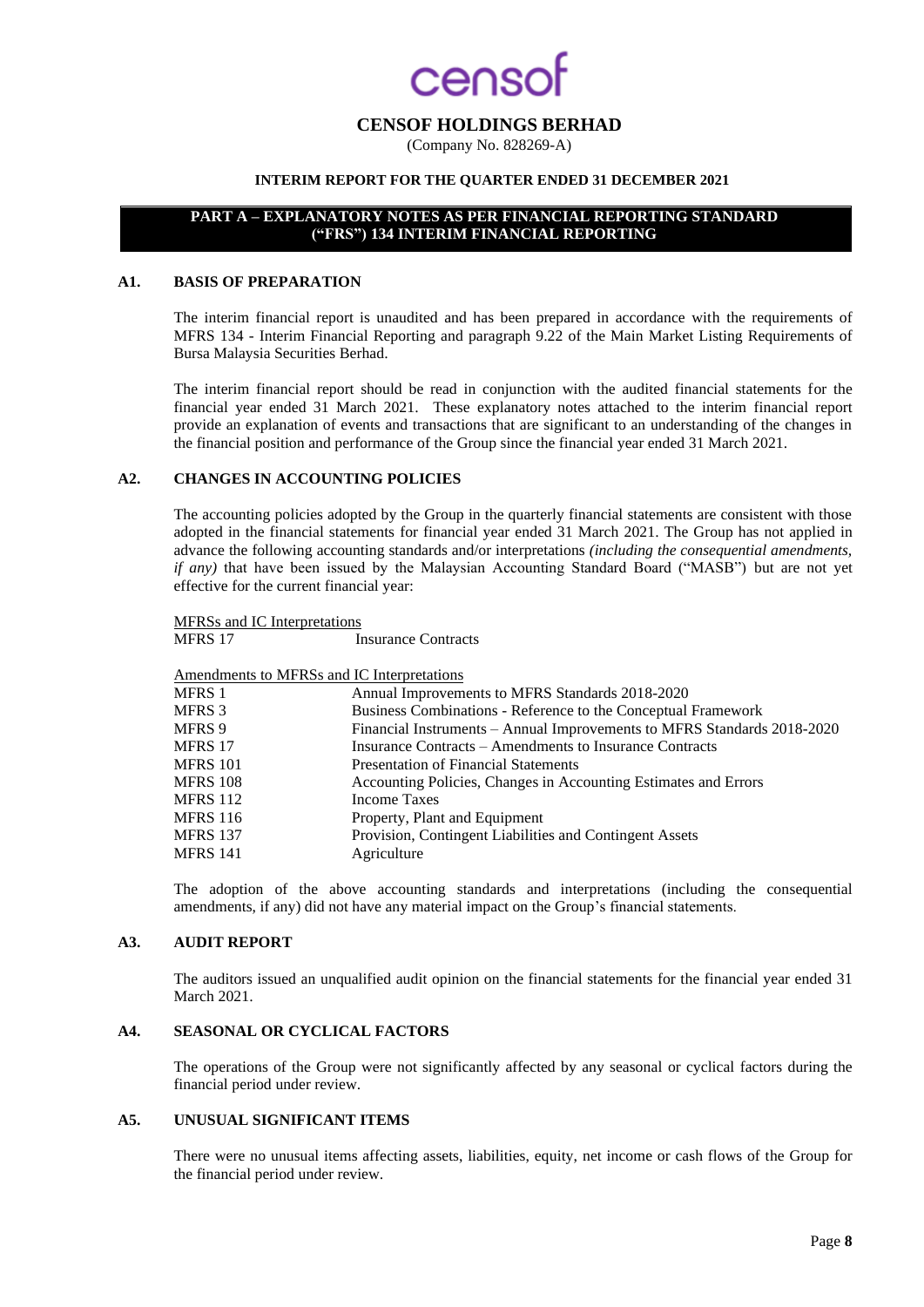## **CENSOF HOLDINGS BERHAD**

(Company No. 828269-A)

## **INTERIM REPORT FOR THE QUARTER ENDED 31 DECEMBER 2021**

## **PART A – EXPLANATORY NOTES AS PER FINANCIAL REPORTING STANDARD ("FRS") 134 INTERIM FINANCIAL REPORTING**

#### **A6. CHANGES IN ESTIMATES**

There were no major changes in estimates that have a material effect for the current quarter ended 31 December 2021.

#### **A7. DEBT AND EQUITY SECURITIES**

There were no other issuances, cancellations, repurchases, resale and repayments of debt and equity securities during the financial period under review.

#### **A8. DIVIDEND PAID**

There was no payment of dividend in the current quarter.

#### **A9. SEGMENTAL REPORTING**

**9 months ended 31 December 2021 (Current Financial Period)**

| <b>Division</b>  | Revenue<br><b>RM'000</b> | <b>Elimination</b><br><b>RM'000</b> | <b>Consolidation</b><br><b>RM'000</b> | $\sim$ 10110 (2000)<br><b>Before Tax</b><br><b>RM'000</b> |
|------------------|--------------------------|-------------------------------------|---------------------------------------|-----------------------------------------------------------|
| $FMS - G$        | 43,518                   |                                     | 43,518                                | 6,186                                                     |
| $FMS - C$        | 17,331                   | (580)                               | 16,751                                | 6,070                                                     |
| <b>WMS</b>       | 4,851                    |                                     | 4,851                                 | 171                                                       |
| DT.              | 5,315                    | (5,190)                             | 125                                   | 1,268                                                     |
| <b>OTHERS</b>    | 927                      | (927)                               |                                       | (4,667)                                                   |
| <b>ASSOCIATE</b> | -                        |                                     |                                       | 9                                                         |
| <b>TOTAL</b>     | 71.942                   | (6,697)                             | 65.245                                | 9,037                                                     |
|                  |                          |                                     |                                       |                                                           |

| $FMS - G$  | : Financial Management Solution – Government                    |
|------------|-----------------------------------------------------------------|
| $FMS - C$  | : Financial Management Solution – Commercial $&$ SME            |
| <b>WMS</b> | : Wealth Management Solutions                                   |
| DT         | : Digital Technology                                            |
| <b>PAS</b> | : Payment Aggregation Solutions                                 |
| <b>TS</b>  | : Training Solutions                                            |
|            | ASSOCIATE: Investment in Associates - T-Melmax Sdn Bhd ("TMAX") |

**Profit/(Loss)**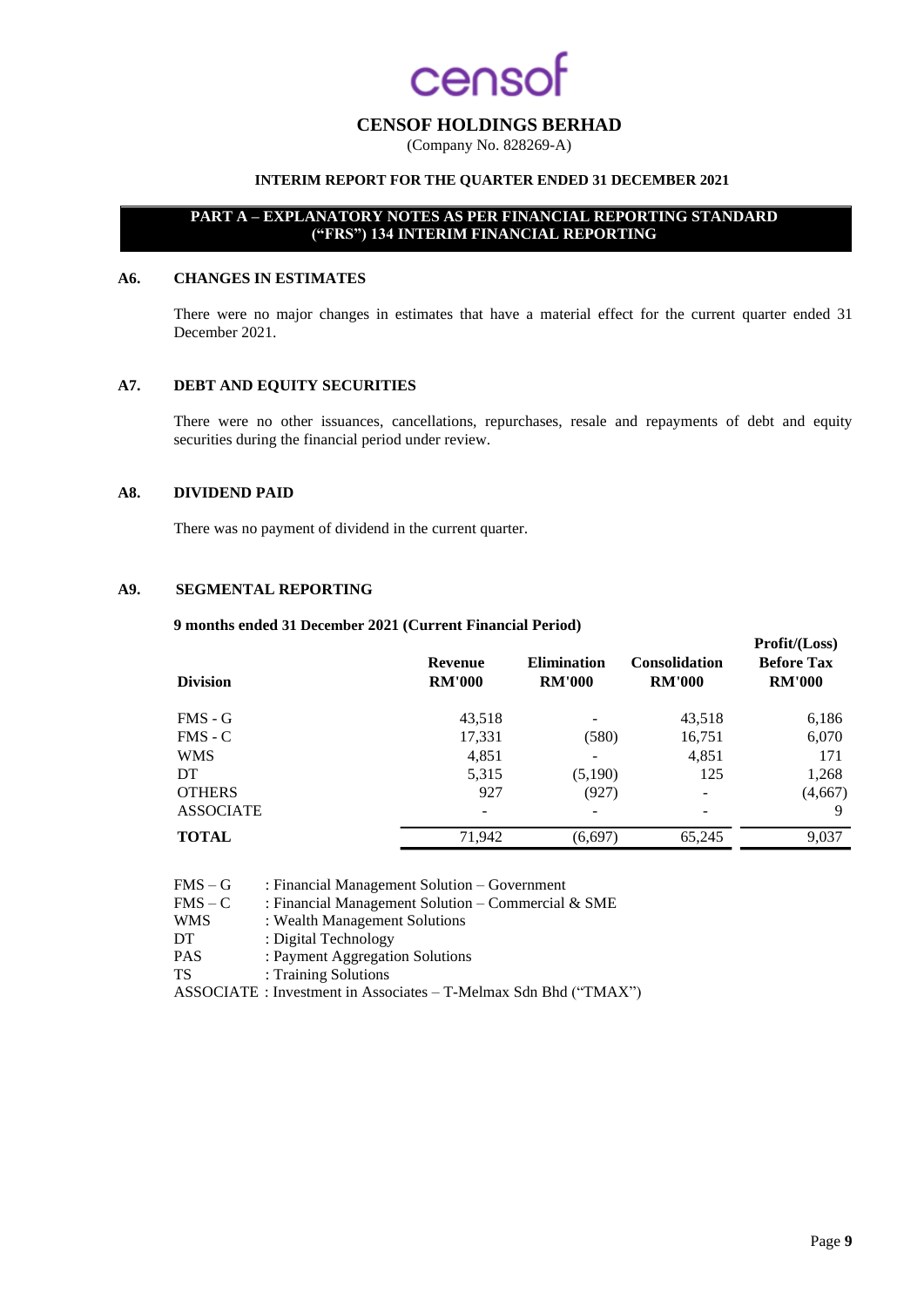## **CENSOF HOLDINGS BERHAD**

(Company No. 828269-A)

## **INTERIM REPORT FOR THE QUARTER ENDED 31 DECEMBER 2021**

### **PART A – EXPLANATORY NOTES AS PER FINANCIAL REPORTING STANDARD ("FRS") 134 INTERIM FINANCIAL REPORTING**

#### **A9. SEGMENTAL REPORTING (Continued)**

**9 months ended 31 December 2020 (Previous Financial Period)**

| <b>Division</b>  | Revenue<br><b>RM'000</b> | <b>Elimination</b><br><b>RM'000</b> | <b>Consolidation</b><br><b>RM'000</b> | 11 JULIU (1000)<br><b>Before Tax</b><br><b>RM'000</b> |
|------------------|--------------------------|-------------------------------------|---------------------------------------|-------------------------------------------------------|
| $FMS - G$        | 35,108                   | (70)                                | 35,038                                | 5,517                                                 |
| $FMS - C$        | 16,120                   | $\overline{\phantom{a}}$            | 16,120                                | 4,123                                                 |
| <b>PAS</b>       | 134                      |                                     | 134                                   | (7)                                                   |
| <b>WMS</b>       | 3,620                    |                                     | 3,620                                 | (117)                                                 |
| <b>TS</b>        | 60                       | $\overline{\phantom{0}}$            | 60                                    | (177)                                                 |
| <b>OTHERS</b>    | 2,203                    | (2,203)                             |                                       | 6,881                                                 |
| <b>ASSOCIATE</b> | ۰                        |                                     |                                       |                                                       |
| <b>TOTAL</b>     | 57,245                   | (2,273)                             | 54,972                                | 16,220                                                |
|                  |                          |                                     |                                       |                                                       |

## **A10. SIGNIFICANT SUBSEQUENT EVENT**

There was no significant subsequent event after the end of the quarter under review except for below:

On 20<sup>th</sup> December 2021, the Company had entered into a conditional Share Sale and Purchase Agreement with Al-Zambri Bin Ahmad Kabri, Zulkifli Bin MD Ghairi, Jasmine Kaur Manakh, Kemalatha (collectively referred to as the "Sellers") to acquire 51% equity interest of 62,088 Ordinary Shares in Cognitive Consulting Sdn Bhd ("CCSB") for a total cash consideration of RM3,687,336. The Proposed Acquisition was completed on 20<sup>th</sup> January 2022 and CCSB has become a subsidiary of the Company.

### **A11. CHANGES IN COMPOSITION OF THE GROUP**

There were no changes in the composition of the Group for the current quarter ended 31 December 2021 except for below:

On 7<sup>th</sup> December 2021, the Company's indirect subsdiary, CS Cloud Sdn Bhd ("CSCSB") had entered into a Joint Venture Agreement ("JVA") with Cloocus Co. Ltd (a company incorporated in the Republic of Korea), to jointly develop and providing services on "hyperscale (Microsoft Azure)" cloud management with additional Microsoft business involving all activities and transactions that are necessary and suitable in furtherance of such purpose in Malaysia and certain portions of the surrounding region in accordance with the terms and conditions of the Agreement ("the Investment"). The joint venture between CSCSB and Cloocus would be formalized under Cloocus Sdn Bhd ("JVCO"). Subsequent to the execution of JVA, the shareholders of JVCO would be as follows:

| No of shares | $\frac{9}{6}$ | <b>Paid-Up Investment</b> |
|--------------|---------------|---------------------------|
|              |               | (USD'000)                 |
| 1.000.000    | 50.00         | <b>USD1.000</b>           |
| 1,000,000    | 50.00         | <b>USD1.000</b>           |
|              |               |                           |

 $\mathbf{D}_{\text{max}}\mathbf{f}(\mathbf{H}/\mathbf{L}_{\text{max}})$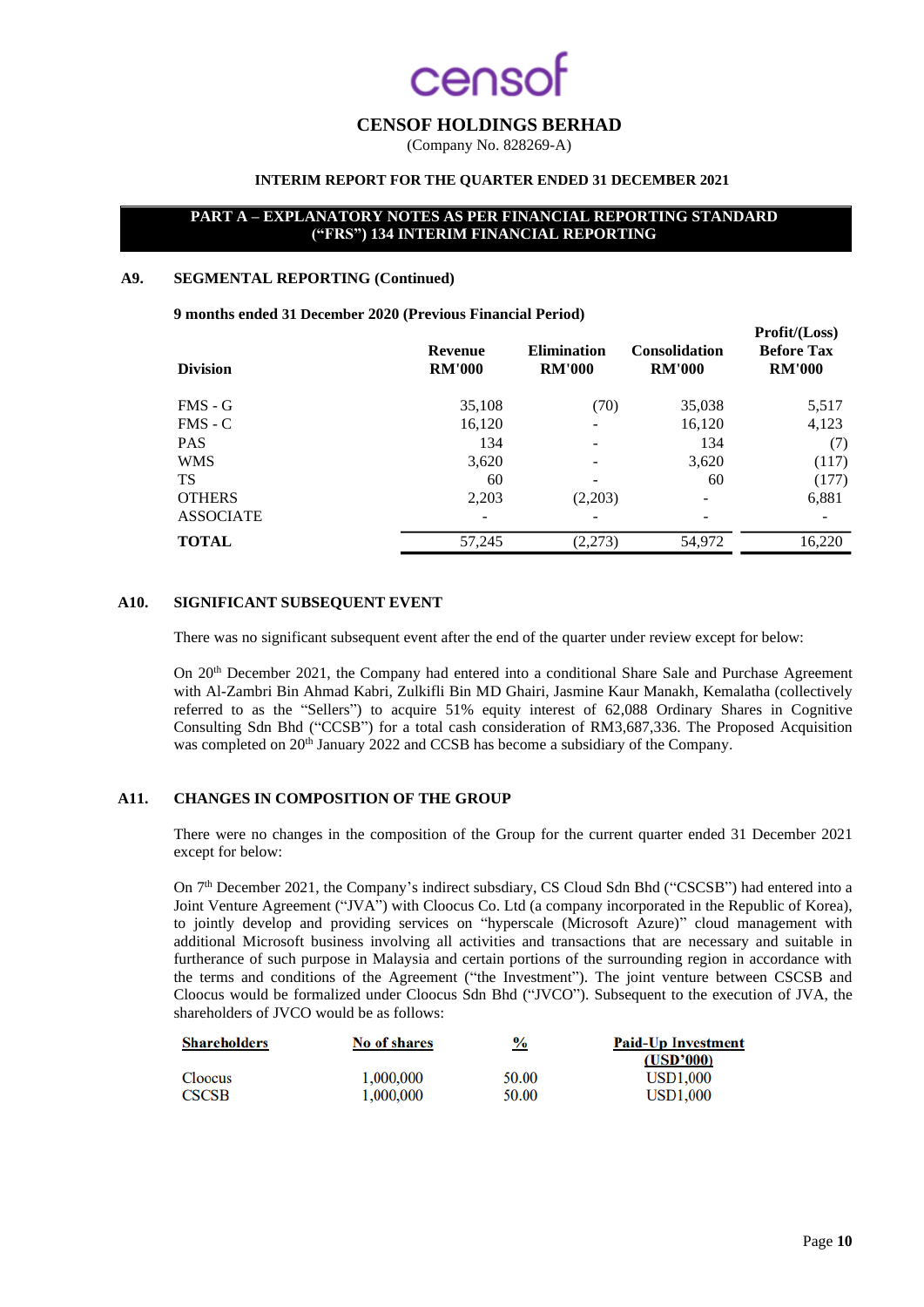## enso

## **CENSOF HOLDINGS BERHAD**

(Company No. 828269-A)

### **INTERIM REPORT FOR THE QUARTER ENDED 31 DECEMBER 2021**

## **PART A – EXPLANATORY NOTES AS PER FINANCIAL REPORTING STANDARD ("FRS") 134 INTERIM FINANCIAL REPORTING**

#### **A12. CHANGES IN CONTINGENT LIABILITIES**

As at 31 December 2021, the Group's contingent liabilities are as follows:-

Corporate guarantees totaling RM51.6 million were issued to licensed banks for credit facilities granted to subsidiary company.

#### **A13. CAPITAL COMMITMENTS**

The Group does not have any material commitment for capital expenditure for the current quarter ended 31 December 2021.

#### **A14. SIGNIFICANT RELATED PARTY TRANSACTIONS**

- (a) Identity of related parties: The Company has related party relationship with:
	- (i) an entity controlled by certain key management personnel; and
	- (ii) the directors and certain members of senior management of the Company who are the key management personnel.
- (b) The Group carried out the following significant transaction with its related parties during the financial period under review:-

|                                 | 3 Months<br><b>Ended</b><br>31/12/2021<br><b>RM'000</b> | 9 Months<br><b>Ended</b><br>31/12/2021<br><b>RM'000</b> |
|---------------------------------|---------------------------------------------------------|---------------------------------------------------------|
| <b>Related Parties</b>          |                                                         |                                                         |
| Office rental *                 | 103                                                     | 326                                                     |
| <b>Key Management Personnel</b> |                                                         |                                                         |
| <b>Directors</b>                |                                                         |                                                         |
| - Fees                          | 70                                                      | 250                                                     |
| - Non-fee emoluments            | 445                                                     | 1,483                                                   |

The transaction was contracted in the normal course of business and concluded under negotiated terms.

*\* -Inventrix Sdn Bhd – is a company controlled by common Directors namely Tamil Selvan A/L M. Durairaj, Ameer Bin Shaik Mydin and Ang Hsin Hsien.*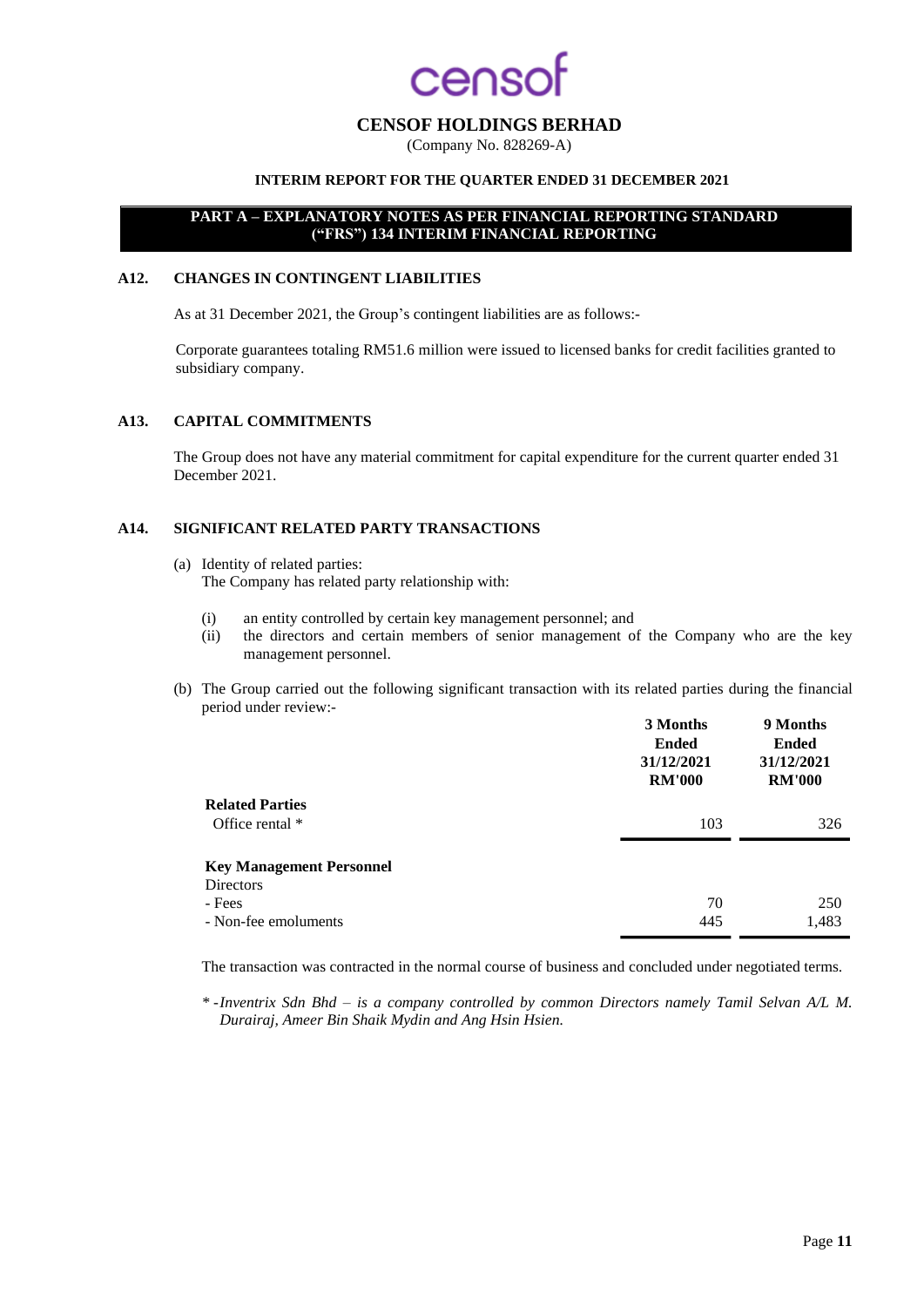

(Company No. 828269-A)

#### **INTERIM REPORT FOR THE QUARTER ENDED 31 DECEMBER 2021**

## **PART B - EXPLANATORY NOTES PURSUANT TO PART A OF APPENDIX 9B OF THE MAIN MARKET LISTING REQUIREMENTS OF BURSA MALAYSIA SECURITIES BERHAD**

#### **B1. OPERATING SEGMENTS REVIEW**

#### **REVIEW OF PERFORMANCE AGAINST PREVIOUS YEAR CORRESPONDING QUARTER**

|                                | <b>INDIVIDUAL PERIOD</b> |               |                |           | <b>CUMULATIVE PERIOD</b> |               |                |               |
|--------------------------------|--------------------------|---------------|----------------|-----------|--------------------------|---------------|----------------|---------------|
|                                | 3 Months                 | 3 Months      |                |           | 9 Months                 | 9 Months      |                |               |
|                                | <b>Ended</b>             | <b>Ended</b>  |                |           | <b>Ended</b>             | <b>Ended</b>  |                |               |
|                                | 31/12/2021               | 31/12/2020    | <b>Changes</b> |           | 31/12/2021               | 31/12/2020    | <b>Changes</b> |               |
|                                | <b>RM'000</b>            | <b>RM'000</b> | <b>RM'000</b>  | $\%$      | <b>RM'000</b>            | <b>RM'000</b> | <b>RM'000</b>  | $\frac{0}{0}$ |
|                                |                          |               |                |           |                          |               |                |               |
| Revenue                        | 21.349                   | 23,730        | (2,381)        | $-10.0\%$ | 65,245                   | 54,972        | 10,273         | 18.7%         |
| <b>Operating Profit</b>        | 3,387                    | 3,020         | 367            | 12.2%     | 9.050                    | 16,742        | (7,692)        | $-45.9\%$     |
| Profit Before Interest and Tax | 3,387                    | 3,020         | 367            | 12.2%     | 9,050                    | 16,742        | (7,692)        | $-45.9\%$     |
| <b>Profit Before Tax</b>       | 3,376                    | 3,012         | 364            | 12.1%     | 9,037                    | 16,220        | (7, 183)       | $-44.3%$      |
| <b>Profit After Tax</b>        | 2,827                    | 2,455         | 372            | 15.2%     | 7,649                    | 15,401        | (7, 752)       | $-50.3%$      |
| Net Profit Attributable to     |                          |               |                |           |                          |               |                |               |
| Ordinary Equity Holders of the |                          |               |                |           |                          |               |                |               |
| Company                        | 2,627                    | 2,006         | 621            | 31.0%     | 6,510                    | 14,085        | (7,575)        | $-53.8\%$     |

The Group registered revenue of RM21.35 million for the current quarter under review compared to the previous year's corresponding quarter revenue of RM23.73 million. The decreased of revenue for the current quarter as compared to the previous year's corresponding quarter was due to the higher project deliverables by FMS-G segment in previous year and lower sales demands of ABSS product in current quarter, especially in Singapore region.

The Group recorded a profit before taxation of RM3.38 million for the current quarter compared to the previous year's corresponding quarter profit before taxation of RM3.01 million. The contributing factor leading to the higher profit generated from both FMS-G and DT segment.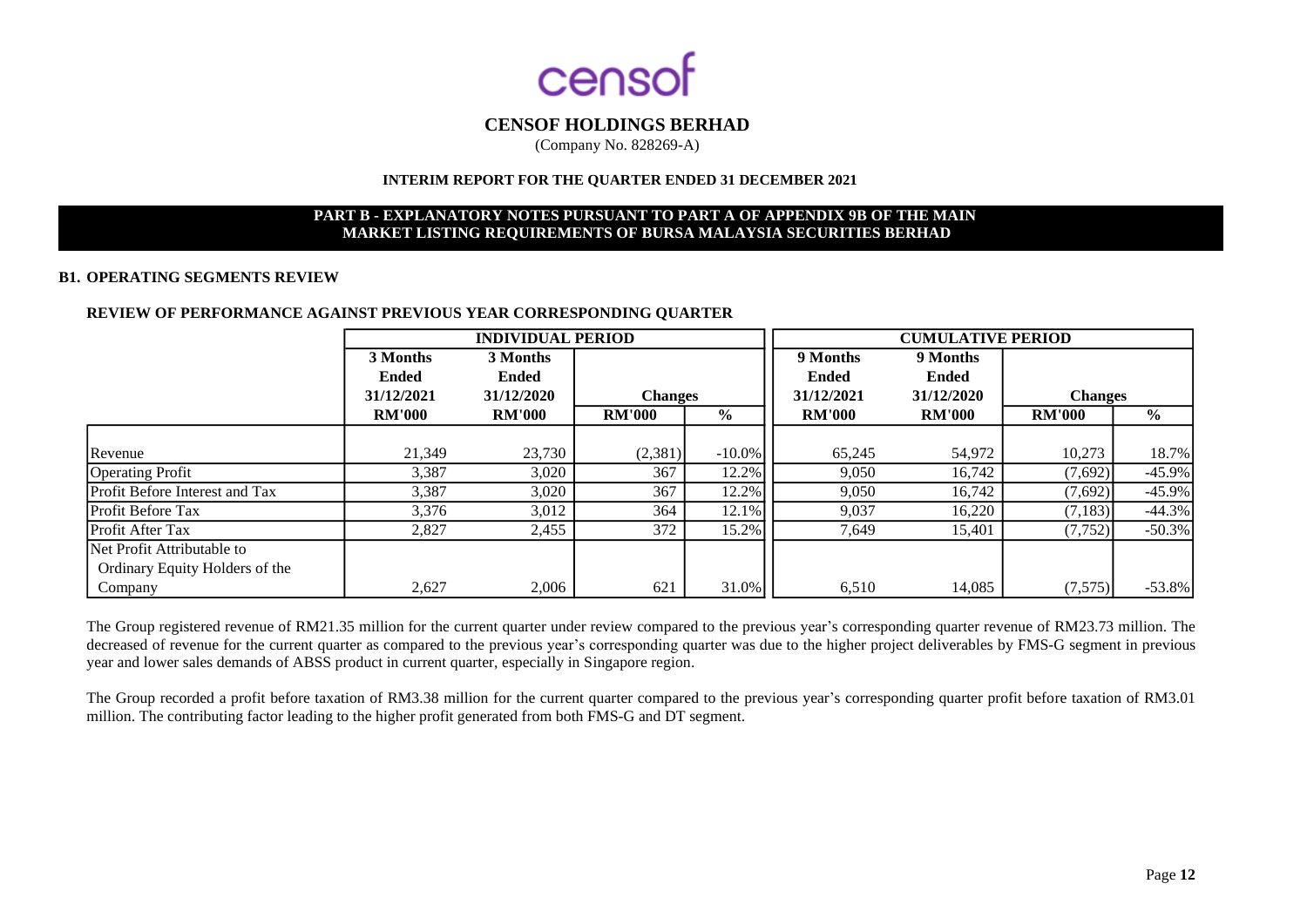

(Company No. 828269-A)

## **INTERIM REPORT FOR THE QUARTER ENDED 31 DECEMBER 2021**

### **PART B - EXPLANATORY NOTES PURSUANT TO PART A OF APPENDIX 9B OF THE MAIN MARKET LISTING REQUIREMENTS OF BURSA MALAYSIA SECURITIES BERHAD**

## **B1. OPERATING SEGMENTS REVIEW (Continued)**

|                            | <b>INDIVIDUAL PERIOD</b> |               |                | <b>CUMULATIVE PERIOD</b> |                |                          |                |               |
|----------------------------|--------------------------|---------------|----------------|--------------------------|----------------|--------------------------|----------------|---------------|
|                            | 3 Months                 | 3 Months      |                |                          | 9 Months       | 9 Months                 |                |               |
|                            | <b>Ended</b>             | <b>Ended</b>  |                |                          | <b>Ended</b>   | <b>Ended</b>             |                |               |
|                            | 31/12/2021               | 31/12/2020    | <b>Changes</b> |                          | 31/12/2021     | 31/12/2020               | <b>Changes</b> |               |
|                            | <b>RM'000</b>            | <b>RM'000</b> | <b>RM'000</b>  | $\frac{6}{6}$            | <b>RM'000</b>  | <b>RM'000</b>            | <b>RM'000</b>  | $\frac{6}{6}$ |
| <b>REVENUE</b>             |                          |               |                |                          |                |                          |                |               |
| $FMS - G$                  | 14,113                   | 15,698        | (1,585)        | $-10.1%$                 | 43,518         | 35,038                   | 8,480          | 24.2%         |
| $FMS - C$                  | 5,224                    | 6,482         | (1,258)        | $-19.4%$                 | 16,751         | 16,120                   | 631            | 3.9%          |
| <b>WMS</b>                 | 1,887                    | 1,502         | 385            | 25.6%                    | 4,851          | 3,620                    | 1,231          | 34.0%         |
| DT                         | 125                      |               | 125            | N/A                      | 125            |                          | 125            | N/A           |
| <b>PAS</b>                 |                          | 48            | (48)           | $-100.0\%$               |                | 134                      | (134)          | $-100.0\%$    |
| TS                         |                          |               |                | 0.0%                     |                | 60                       | (60)           | $-100.0\%$    |
| <b>OTHERS</b>              |                          |               |                | 0.0%                     |                |                          |                | $0.0\%$       |
|                            | 21,349                   | 23,730        | (2,381)        | $-10.0\%$                | 65,245         | 54,972                   | 10,273         | 18.7%         |
| PROFIT / (LOSS) BEFORE TAX |                          |               |                |                          |                |                          |                |               |
| $FMS - G$                  | 2,390                    | 1,401         | 989            | 70.6%                    | 6,186          | 5,517                    | 669            | 12.1%         |
| $FMS - C$                  | 1,384                    | 1,737         | (353)          | $-20.3%$                 | 6,070          | 4,123                    | 1,947          | 47.2%         |
| <b>WMS</b>                 | 80                       | 250           | (170)          | $-68.0\%$                | 171            | (117)                    | 288            | $>100.0\%$    |
| DT                         | 592                      | $\sim$        | 592            | N/A                      | 1,268          |                          | 1,268          | N/A           |
| PAS                        |                          | 5             | (5)            | $-100.0\%$               | $\blacksquare$ | (7)                      | 7              | $-100.0\%$    |
| TS                         |                          |               |                | $0.0\%$                  |                | (177)                    | 177            | $-100.0\%$    |
| <b>OTHERS</b>              | (1,073)                  | (381)         | (692)          | 181.6%                   | (4,667)        | 6,881                    | (11,548)       | $-167.8%$     |
| <b>ASSOCIATE</b>           | 3                        | $\sim$        | 3              | N/A                      | 9              | $\overline{\phantom{a}}$ | 9              | N/A           |
|                            | 3,376                    | 3,012         | 364            | 12.1%                    | 9,037          | 16,220                   | (7,183)        | $-44.3%$      |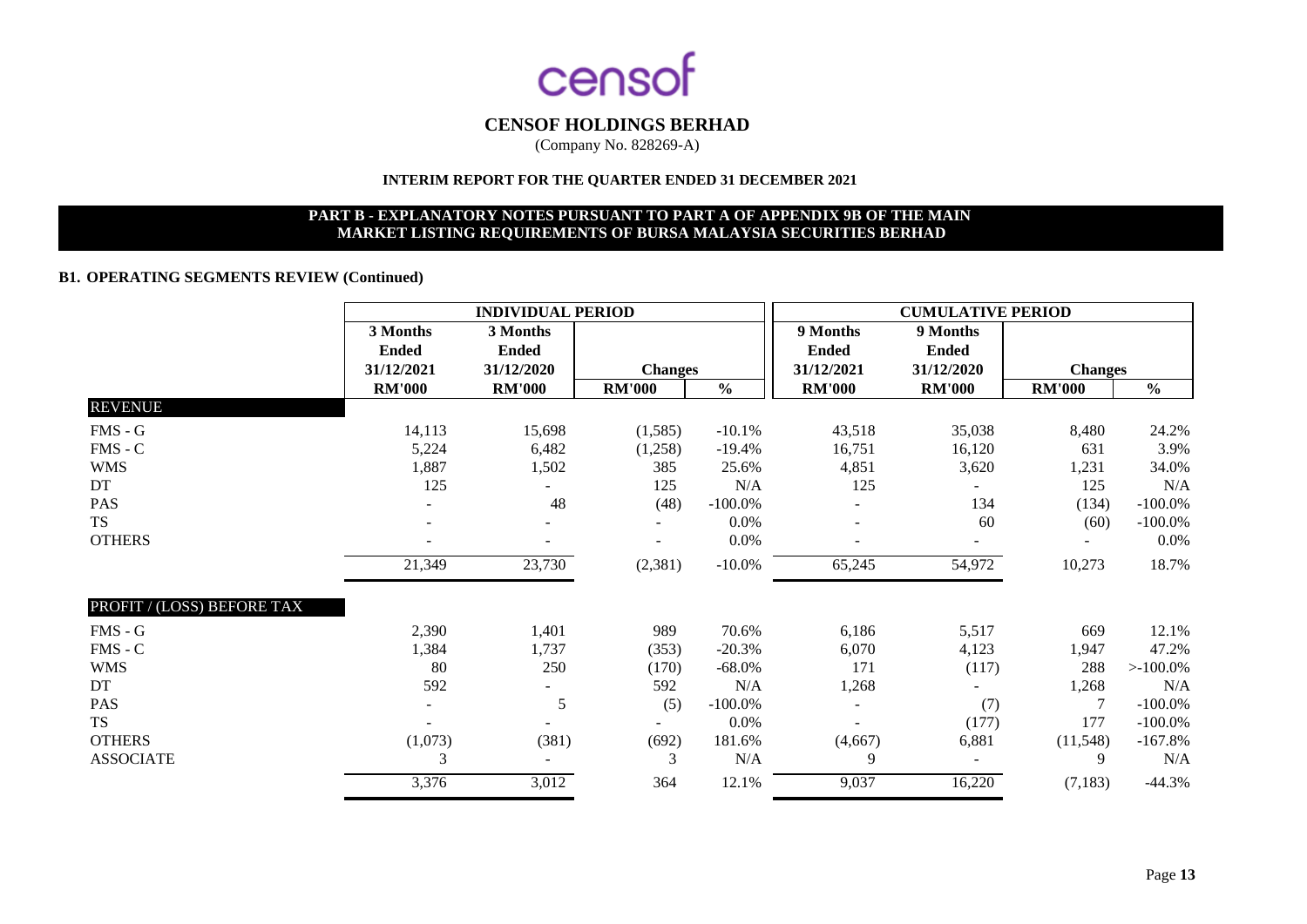

(Company No. 828269-A)

#### **INTERIM REPORT FOR THE QUARTER ENDED 31 DECEMBER 2021**

#### **PART B - EXPLANATORY NOTES PURSUANT TO PART A OF APPENDIX 9B OF THE MAIN MARKET LISTING REQUIREMENTS OF BURSA MALAYSIA SECURITIES BERHAD**

#### **B1. OPERATING SEGMENTS REVIEW (Continued)**

For the current year to date, revenue increased by 18.7% to RM65.25 million, arising mainly from the higher contribution by FMS-G and WMS segment. However, the Group ceased to recognize the revenue contribution from PAS segment after the derecognition of T-Melmax Sdn Bhd as the subsidiary from 1<sup>st</sup> April 2021.

The Group recorded the cumulative profit before taxation of RM9.01 million as compared to the profit before taxation of RM16.22 million in previous year's corresponding period. The contributing factors leading to the higher profit in previous year's corresponding quarter were due to non-recurring gain on disposal and gain on fair value adjustment of short-term investment at approximately RM2.08 million and RM9.39 million respectively.

#### **B2. MATERIAL CHANGES IN CURRENT QUARTER'S RESULT AS COMPARED TO PRECEDING QUARTER**

|                                                                   | <b>INDIVIDUAL PERIOD</b> |               |                |               |
|-------------------------------------------------------------------|--------------------------|---------------|----------------|---------------|
|                                                                   | 3 Months                 | 3 Months      |                |               |
|                                                                   | <b>Ended</b>             | <b>Ended</b>  |                |               |
|                                                                   | 31/12/2021               | 30/09/2021    | <b>Changes</b> |               |
|                                                                   | <b>RM'000</b>            | <b>RM'000</b> | <b>RM'000</b>  | $\frac{6}{9}$ |
|                                                                   |                          |               |                |               |
| Revenue                                                           | 21,349                   | 22,837        | (1, 488)       | $-6.5\%$      |
| <b>Operating Profit</b>                                           | 3,387                    | 2,977         | 410            | 13.8%         |
| <b>Profit Before Interest and Tax</b>                             | 3,387                    | 2,977         | 410            | 13.8%         |
| <b>Profit Before Tax</b>                                          | 3,376                    | 2,974         | 402            | 13.5%         |
| <b>Profit After Tax</b>                                           | 2,827                    | 2,546         | 281            | 11.0%         |
| Net Profit Attributable to Ordinary Equity Holders of the Company | 2,627                    | 2,100         | 527            | 25.1%         |

In the current quarter, the Group posted a marginal decreased of revenue by 6.5% over the preceding quarter. The profit before tax surged to RM3.38 million against the preceding quarter of RM2.97 million. The positive contributing factors leading to the higher profit in the current quarter were due to the higher gross profit margin project deliverables under FMS-G segment in current quarter.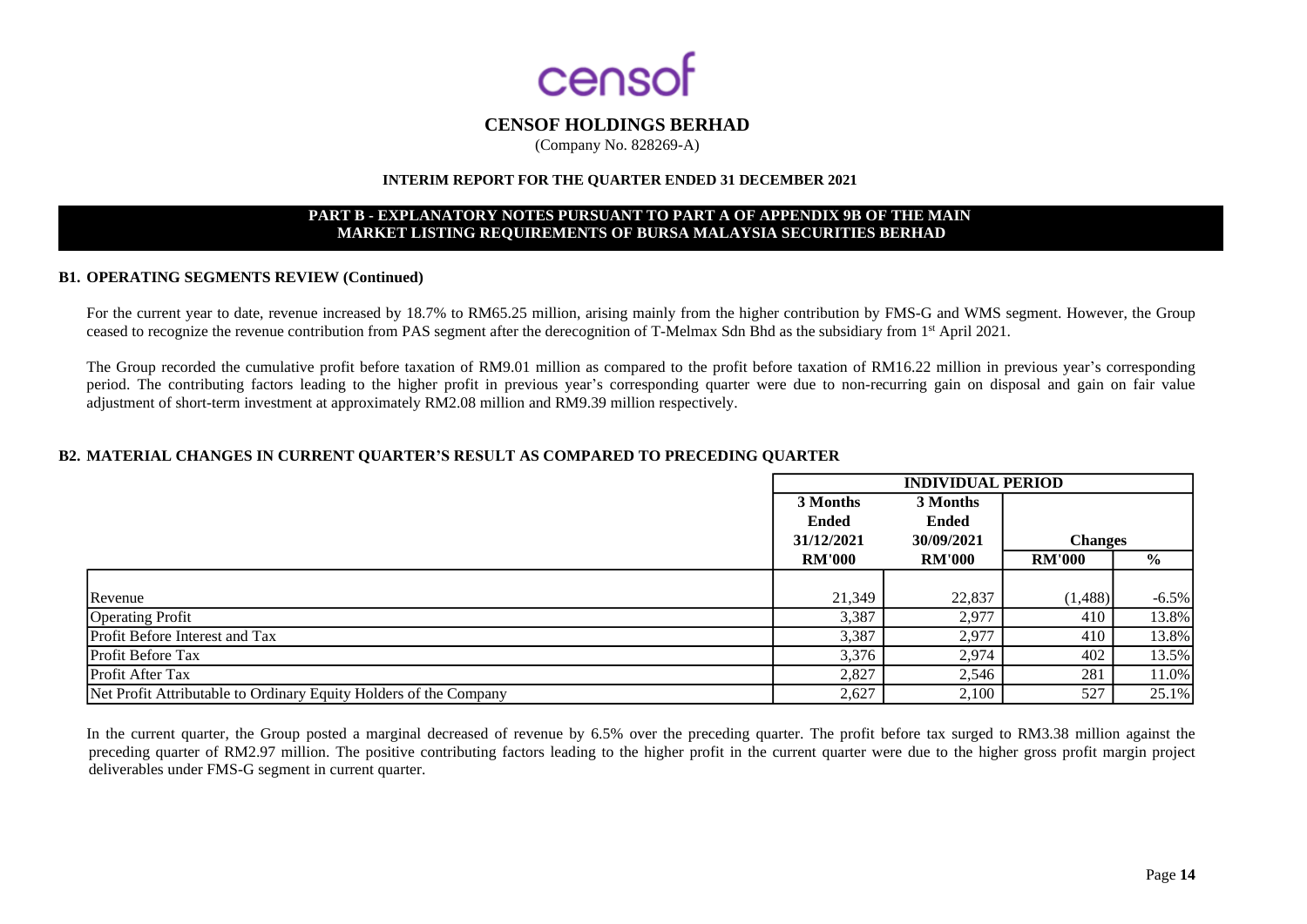

(Company No. 828269-A)

## **INTERIM REPORT FOR THE QUARTER ENDED 31 DECEMBER 2021**

#### **PART B - EXPLANATORY NOTES PURSUANT TO PART A OF APPENDIX 9B OF THE MAIN MARKET LISTING REQUIREMENTS OF BURSA MALAYSIA SECURITIES BERHAD**

#### **B2. MATERIAL CHANGES IN CURRENT QUARTER'S RESULT AS COMPARED TO PRECEDING QUARTER (Continued)**

|                  | <b>INDIVIDUAL PERIOD</b>               |                                 |                          |               | <b>INDIVIDUAL PERIOD</b>               |                                        |                |               |
|------------------|----------------------------------------|---------------------------------|--------------------------|---------------|----------------------------------------|----------------------------------------|----------------|---------------|
|                  | 3 Months<br><b>Ended</b><br>31/12/2021 | 3 Months<br>Ended<br>30/09/2021 | <b>Changes</b>           |               | 3 Months<br><b>Ended</b><br>31/12/2021 | 3 Months<br><b>Ended</b><br>30/09/2021 | <b>Changes</b> |               |
|                  | <b>RM'000</b>                          | <b>RM'000</b>                   | <b>RM'000</b>            | $\frac{6}{9}$ | <b>RM'000</b>                          | <b>RM'000</b>                          | <b>RM'000</b>  | $\frac{0}{0}$ |
|                  |                                        | <b>REVENUE</b>                  |                          |               |                                        | PROFIT/(LOSS) BEFORE TAX               |                |               |
| $FMS - G$        | 14,113                                 | 16,595                          | (2,482)                  | $-15.0\%$     | 2,390                                  | 597                                    | 1,793          | 300.3%        |
| $FMS - C$        | 5,224                                  | 4,732                           | 492                      | 10.4%         | 1,384                                  | 1,991                                  | (607)          | $-30.5%$      |
| <b>WMS</b>       | 1,887                                  | 1,510                           | 377                      | 25.0%         | 80                                     | 196                                    | (116)          | $-59.2%$      |
| DT               | 125                                    | -                               | 125                      | N/A           | 592                                    | 676                                    | (84)           | $-12.4%$      |
| <b>OTHERS</b>    | -                                      | $\overline{\phantom{a}}$        | $\overline{\phantom{0}}$ | н.            | (1,073)                                | (484)                                  | (589)          | 121.7%        |
| <b>ASSOCIATE</b> | $\overline{\phantom{0}}$               | $\overline{\phantom{a}}$        | $\overline{\phantom{a}}$ | ۰             | ⌒                                      | (2)                                    | 5              | $-250.0\%$    |
|                  | 21,349                                 | 22,837                          | (1,488)                  | $-6.5%$       | 3,376                                  | 2,974                                  | 402            | 13.5%         |

The Group recorded a marginal decreased of revenue at approximately RM21.35 million for the current quarter as compared to RM22.84 million in the preceding quarter mainly due to higher revenue recognition under FMS-G segment in preceding quarter upon the project milestone deliverables for the contract "Perolehan Pembangunan Sistem Perlesenan Kenderaan Perdagangan (i-SPKP) awarded by Ministry of Transport on 10<sup>th</sup> March 2021.

The Group continuously registered profit before taxation of RM3.38 million in current quarter. The positive contributing factors leading to the higher profit in the current quarter were due to the higher gross profit margin project deliverables under FMS-G segment.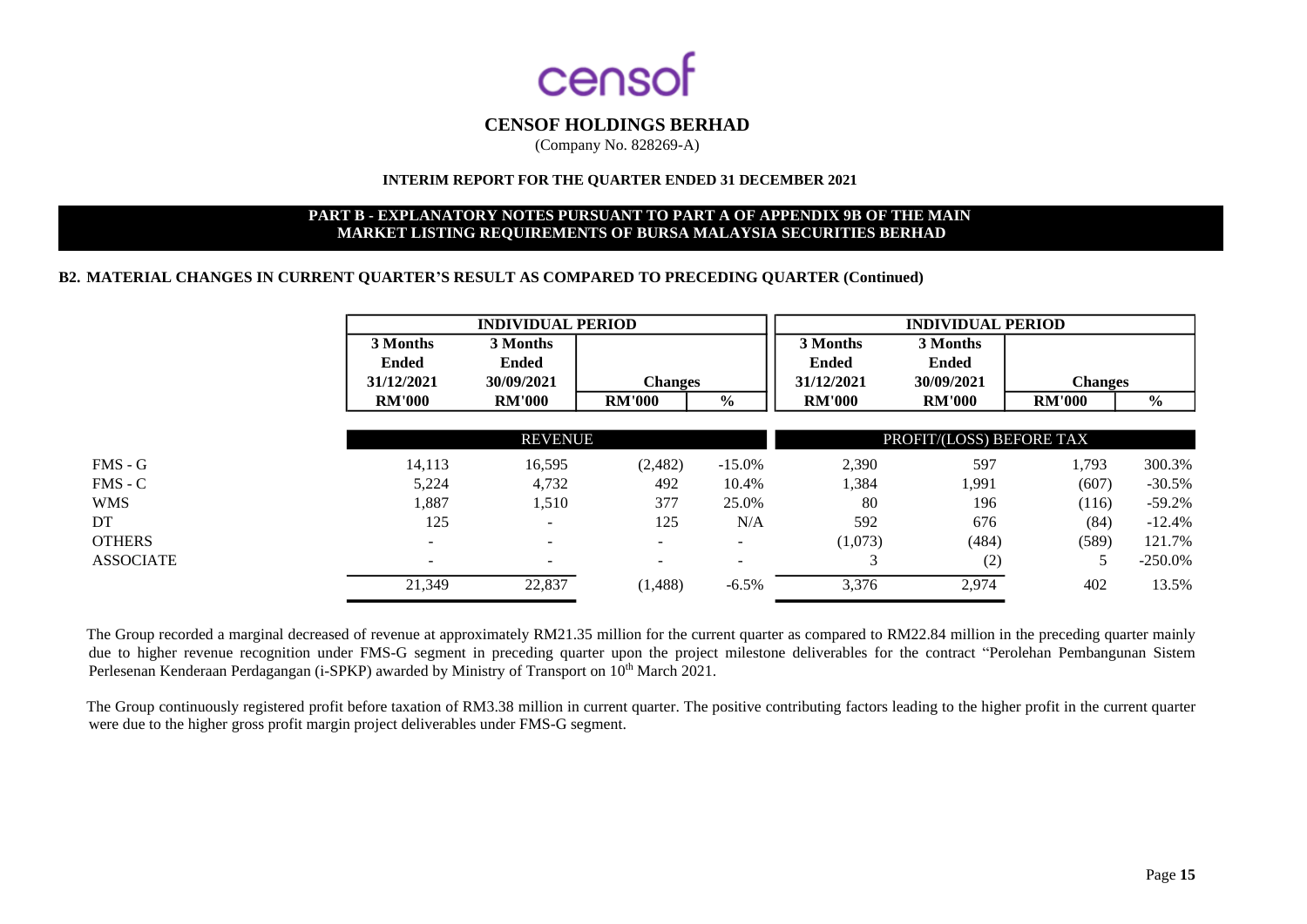## enso

## **CENSOF HOLDINGS BERHAD**

(Company No. 828269-A)

## **INTERIM REPORT FOR THE QUARTER ENDED 31 DECEMBER 2021**

#### **PART B - EXPLANATORY NOTES PURSUANT TO PART A OF APPENDIX 9B OF THE MAIN MARKET LISTING REQUIREMENTS OF BURSA MALAYSIA SECURITIES BERHAD**

#### **B3. CURRENT FINANCIAL YEAR PROSPECTS**

The economic outlook for 2022 continues to be challenging with the recent surge of new COVID-19 infections. Nevertheless, the Group continues with businesses operating under a "new normal" environment with COVID-19 pandemic and align with the Government's positive drive on digitalization transformation agenda, especially in cloud-based financial solutions and applications.

The Board expects the operational performance for the current financial year to be better and the Group is committed to explore investment opportunities, continue our innovation in digital technology and solutions using strategic alliances in new business segments to expand on its technical competencies and supply chain capabilities.

#### **B4. STATEMENT OF THE BOARD OF DIRECTORS' OPINION ON ACHIEVEABILITY OF FINANCIAL ESTIMATE, FORECAST, PROJECTION AND INTERNAL TARGETS PREVIOUSLY ANNOUNCED**

This is not applicable to the Group.

#### **B5. FINANCIAL ESTIMATE, FORECAST OR PROJECTION / PROFIT GUARANTEE**

There was no financial estimate, forecast or projection and profit guarantee issued by the Group.

#### **B6. TAXATION**

Taxation comprises the following:

|             | 3 Months<br><b>Ended</b><br>31/12/2021<br><b>RM'000</b> | 9 Months<br><b>Ended</b><br>31/12/2021<br><b>RM'000</b> |
|-------------|---------------------------------------------------------|---------------------------------------------------------|
| Current tax | 549                                                     | 1.388                                                   |

#### **B7. SALES OF UNQUOTED INVESTMENTS AND/OR PROPERTIES**

There were no disposals of unquoted investments and/or properties held by the Group as at the date of this interim report.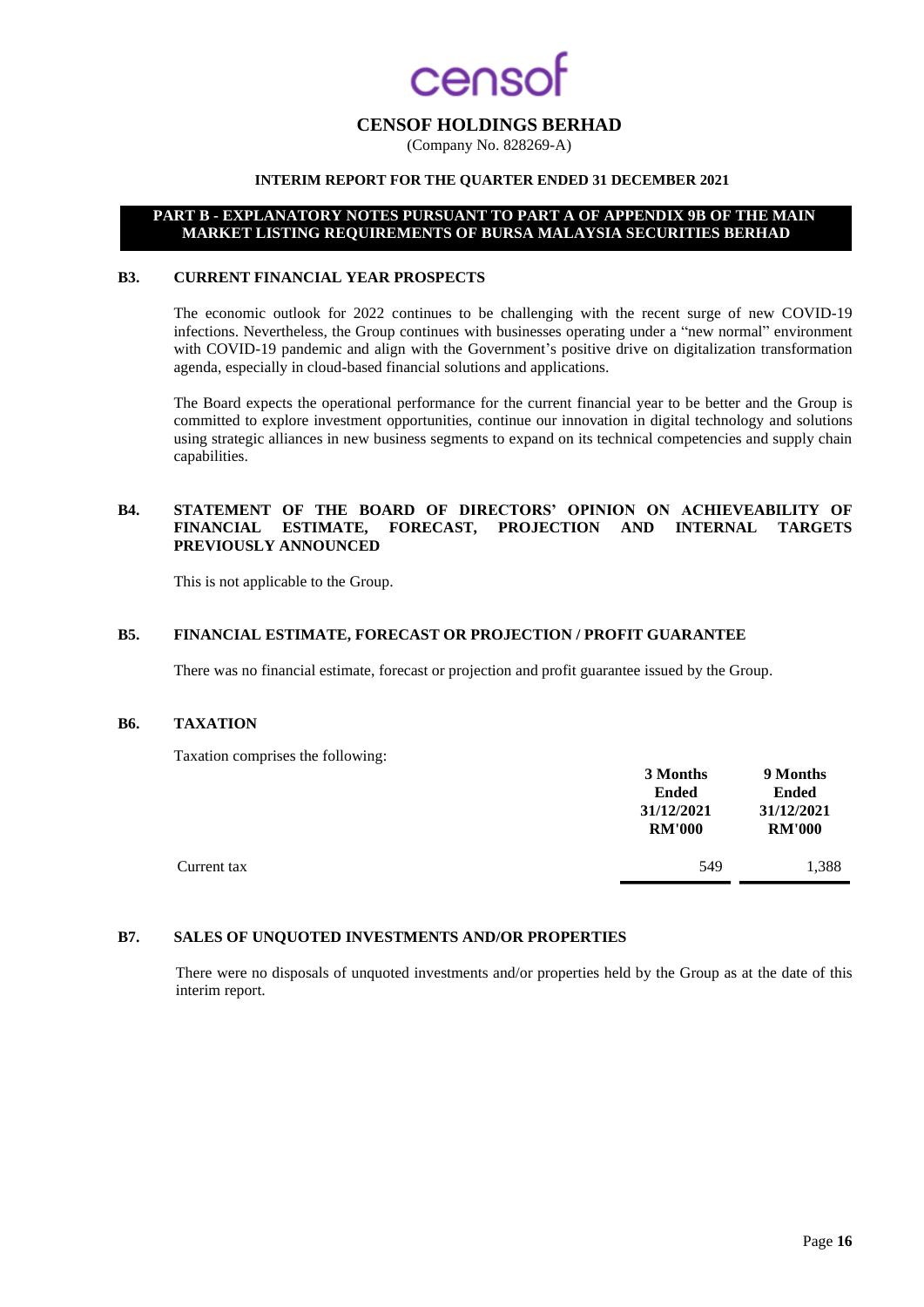## **CAOS**

## **CENSOF HOLDINGS BERHAD**

(Company No. 828269-A)

## **INTERIM REPORT FOR THE QUARTER ENDED 31 DECEMBER 2021**

### **PART B - EXPLANATORY NOTES PURSUANT TO PART A OF APPENDIX 9B OF THE MAIN MARKET LISTING REQUIREMENTS OF BURSA MALAYSIA SECURITIES BERHAD**

#### **B8. PURCHASE AND/OR DISPOSAL OF QUOTED SECURITIES**

There were no purchase or disposal of quoted securities by the Group during the current quarter under review.

#### **B9. GROUP BORROWINGS**

The details of the Group borrowings are as follows:

|                        | <b>RM</b> Denomination |                   |               |  |  |
|------------------------|------------------------|-------------------|---------------|--|--|
|                        | <b>Long Term</b>       | <b>Short Term</b> | <b>Total</b>  |  |  |
|                        | <b>RM'000</b>          | <b>RM'000</b>     | <b>RM'000</b> |  |  |
| <b>Secured</b>         |                        |                   |               |  |  |
| As at 31 December 2021 |                        |                   |               |  |  |
| <b>Bank</b> overdrafts |                        |                   |               |  |  |
| Project financing      |                        |                   |               |  |  |
|                        |                        |                   |               |  |  |
| As at 31 March 2021    |                        |                   |               |  |  |
| Term loans             |                        | 345               | 345           |  |  |
| Bank overdrafts        |                        | 2                 | 2             |  |  |
|                        |                        | 347               | 347           |  |  |

The bank overdrafts are secured by pledging of shares by the Company's major shareholders, SaaS Global Sdn Bhd, DNeX Shares and fixed deposits.

The project financing is secured by corporate guarantee and jointly and several guarantee by 2 directors.

The Group had made no repayment for project financing during the current quarter and the Group's gearing ratio was further enhanced to 0 times as compared to 0.004 times in the previous financial year.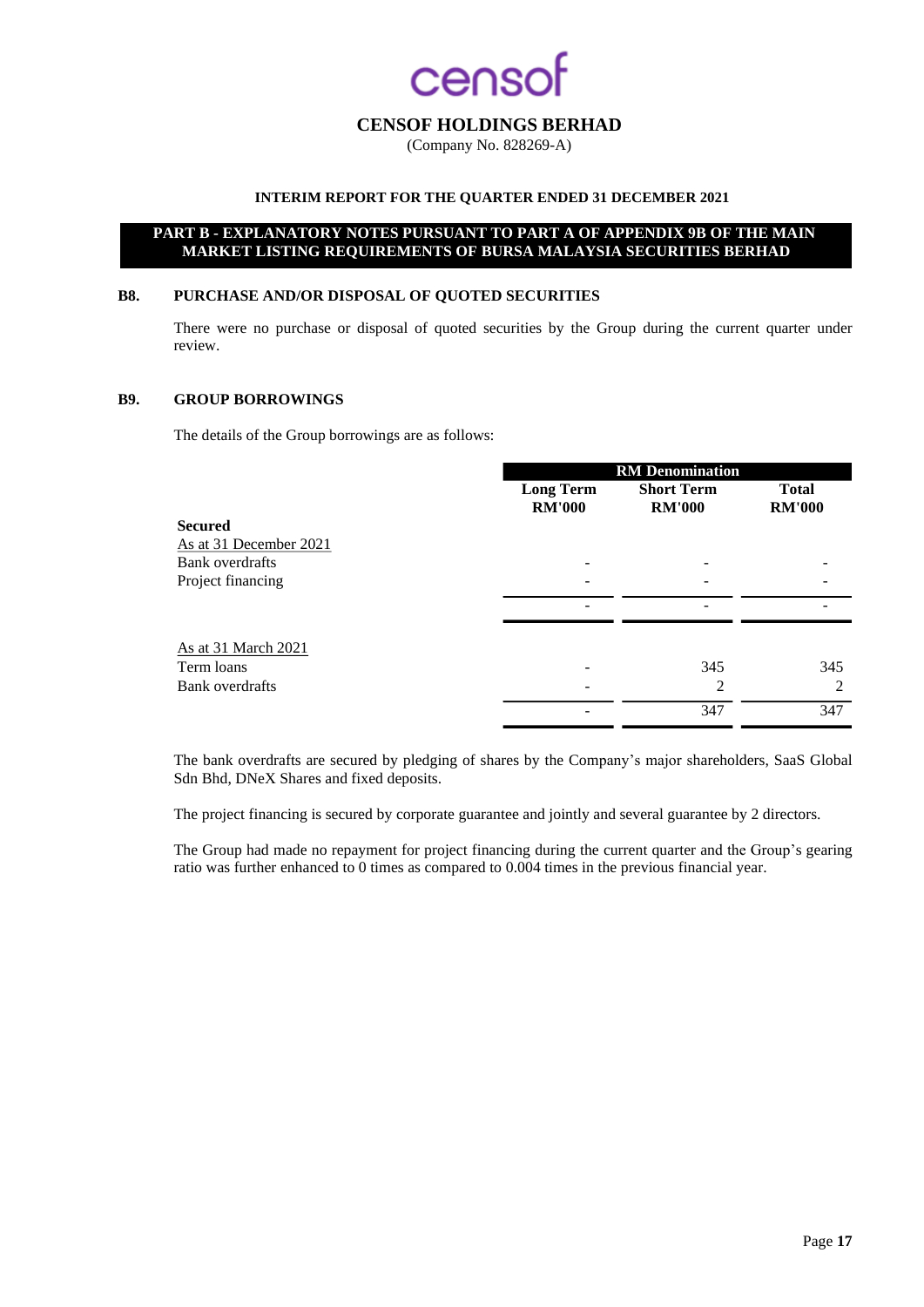## **CENSOF HOLDINGS BERHAD**

(Company No. 828269-A)

## **INTERIM REPORT FOR THE QUARTER ENDED 31 DECEMBER 2021**

#### **PART B - EXPLANATORY NOTES PURSUANT TO PART A OF APPENDIX 9B OF THE MAIN MARKET LISTING REQUIREMENTS OF BURSA MALAYSIA SECURITIES BERHAD**

#### **B10. STATUS OF CORPORATE PROPOSALS**

#### **Gross Proceeds from Disposal of Quoted Investment**

On 7th August 2020, the Company had disposed 46.057 million Ordinary Shares in DNeX for a total consideration of RM10.365 million, classified as short-term investment.

As at to-date, the status of the utilization on gross proceeds were as follows:

| <b>Detail of Utilisation</b>                                                                                  | <b>Proposed</b><br>Amount<br><b>RM</b> | <b>Utilisation Period</b>                                                                                                   | <b>Status</b>                                   |
|---------------------------------------------------------------------------------------------------------------|----------------------------------------|-----------------------------------------------------------------------------------------------------------------------------|-------------------------------------------------|
| Repayment of principal term loan from<br>Kenanga Investment Bank Berhad                                       | 3,500,000                              | Immediately                                                                                                                 | Completed on<br>$7th$ August 2020               |
| Repayment of principal and interest on<br>share margin loan from MIDF Amanah<br><b>Investment Bank Berhad</b> | 2,000,000                              | Within next 1 month<br>from date of disposal                                                                                | Completed on<br>$26th$ August 2020              |
| Strategic Investment                                                                                          | 2,000,000                              | Within next 12 months<br>from date of disposal<br>( <i>Extension with</i><br>additional 6 months<br>from $7th$ August 2021) | Completed on<br>$20th$ January 2022             |
| Repayment of Bank Overdraft from<br>Maybank under Subsidiary                                                  | 1,500,000                              | Within next 2 months<br>from date of disposal                                                                               | Completed on 28 <sup>th</sup><br>September 2020 |
| <b>Working Capital</b>                                                                                        | 1,365,282                              | Within next 12 months<br>from date of disposal                                                                              | Completed on 31st<br>December 2020              |
| <b>TOTAL</b>                                                                                                  | 10,365,282                             |                                                                                                                             |                                                 |

## **B11. OFF BALANCE SHEET FINANCIAL INSTRUMENTS**

There were no off-balance sheet financial instruments as at the date of this interim report.

#### **B12. DERIVATIVES FINANCIAL INSTRUMENTS**

There were no derivatives financial instruments as at the date of this interim report.

#### **B13. MATERIAL LITIGATION**

As at 1<sup>st</sup> February 2022, being 7 days prior to the date of this report, there has been no material litigation pending of which the value exceeds 5% of the Group's net tangible assets.

## **B14. DIVIDEND**

No interim dividend has been declared for the current quarter under review.